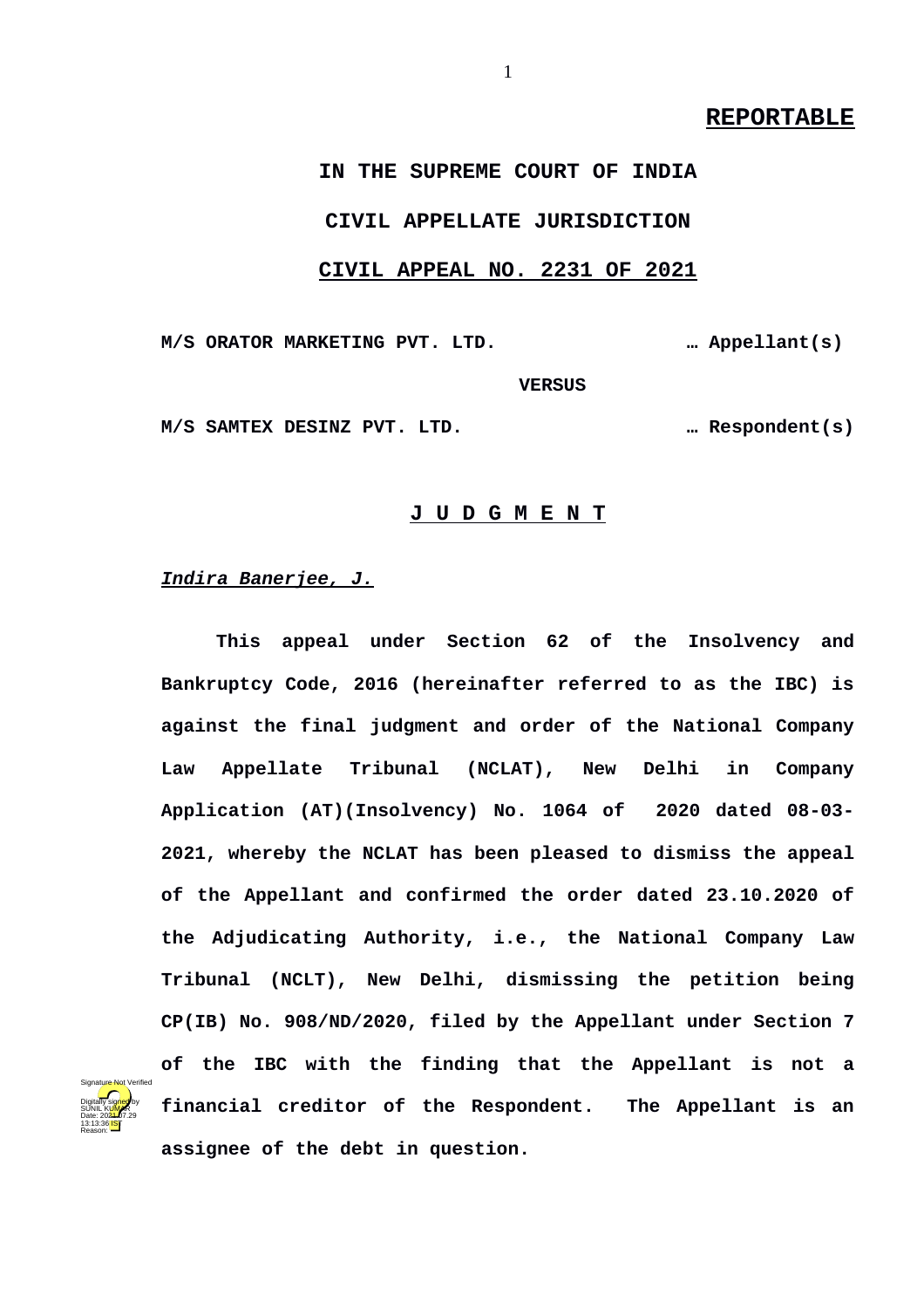**2. The short question involved in this Appeal is, whether a person who gives a term loan to a Corporate Person, free of interest, on account of its working capital requirements is not a Financial Creditor, and therefore, incompetent to initiate the Corporate Resolution Process under Section 7 of the IBC.** 

**3. M/s Sameer Sales Private Limited, hereinafter referred to as to "Original Lender", advanced a term loan of Rs.1.60 crores to the Corporate Debtor for a period of two years, to enable the Corporate Debtor to meet its working capital requirement. The Original Lender has assigned the outstanding loan to the Appellant.**

**4. According to the Appellant the loan was due to be repaid by the Corporate Debtor in full within 01.02.2020. The Appellant claims that the Corporate Debtor made some payments, but Rs.1.56 crores still remain outstanding.**

**5. The Appellant filed a Petition under Section 7 of the IBC in the NCLT for initiation of the Corporate Resolution Process. The petition was, however, rejected by a judgment and order dated 23.10.2020. The Adjudicating Authority (NCLT) held :**

*"11. Heard the parties and perused the case records.* 

*12. There is no dispute that the applicant initially had disbursed the amount interest free to the respondent company. A perusal of the application it is clear that the loan was given interest free.*

2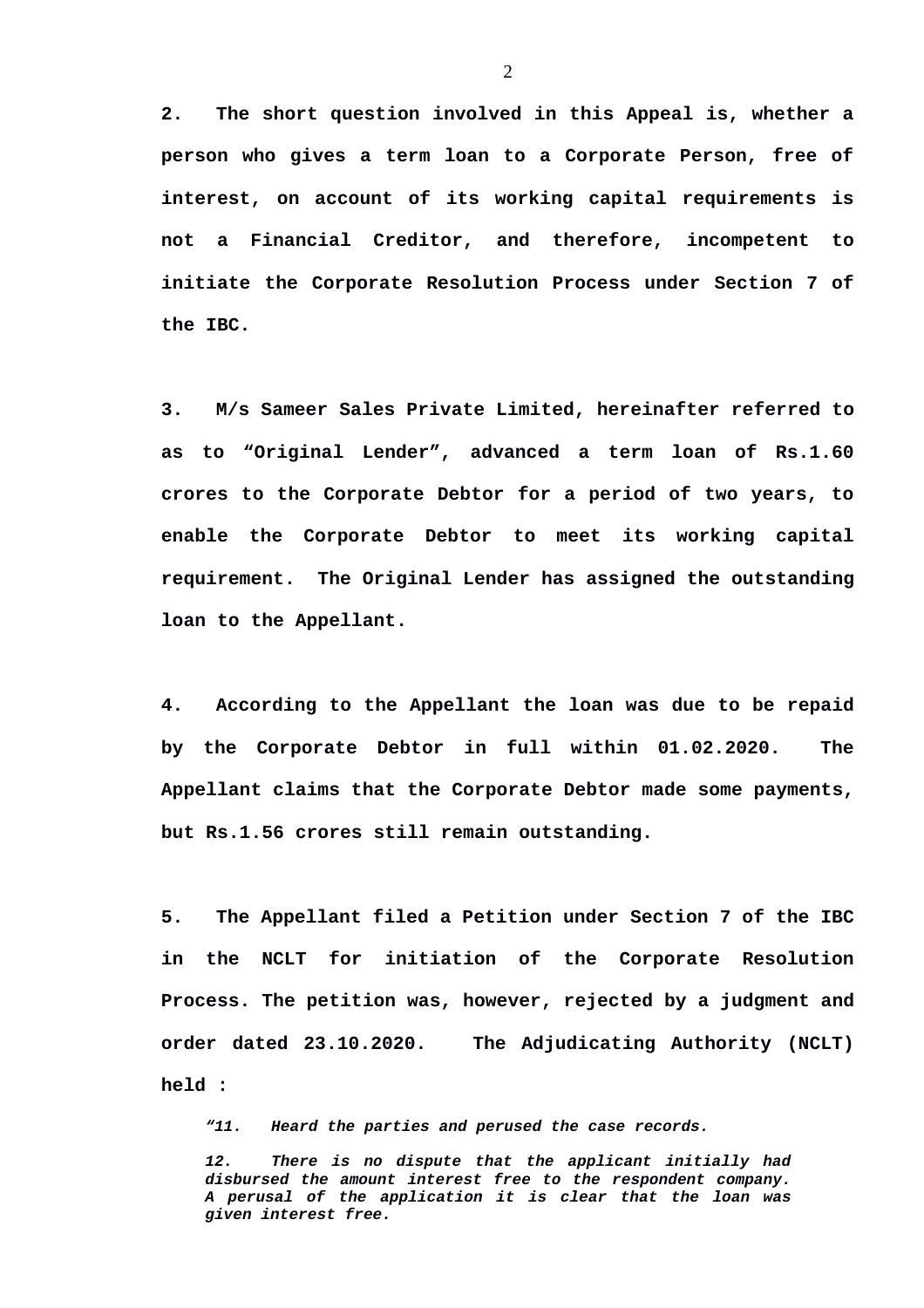*15. Mere grant of loan and admission of taking loan will ipso fact not treat the applicant as 'Financial Creditor' within the meaning of Section 5(8) of the Code. \*\*\*\*\*\*\**

*17. In the application the applicant himself has submitted that the loan was interest free. …. \*\*\*\**

*20. It is well settled that the onus lies on the applicant to establish that the loan was given against the consideration* **Onus to prove also lies on the** *applicant to establish that the debt claimed in the application comes within the purview of 'financial debt' and that the applicant is a financial creditor' in respect of the present claim in question. Applicant has miserably failed to substantiate with supporting documentary evidence that interest, as claimed at Part-V of the application, is payable as per the agreed loan covenants.*

*21. Hon'ble NCLT in the matter of Dr. B.V.S. Lakshmi vs. Geometrix Laser Solutions Private Limited has observed that "fc/- coming within the definition of 'Financial Debt' as defined under sub-section (8) of Section 5 the Claimant is required to show that (I) there is a debt along with interest, if any, which has been disbursed and (ii) such disbursement has been made against the 'consideration for the time value of money"*

*22. It is reiterated that in the present case neither the loan agreement has any provision regarding the payment of interest not there is any supporting evidence/document to establish applicable rate of interest to be paid on the said loan. The applicant has failed to prove that the loan was disbursed against consideration for time value of money, particularly when respondent company has affirmed that no interest has been paid not payable at any point of time.*

*23. Similarly, in the matter of Shreyans Realtors Private Limited & Anr. vs. Saroj Realtors & Developers Private Limited Company Appeal (AT) (Insolvency) No.311 of 2018, vide its order dated 04.07.2018 Hon'ble NCLAT has observed that when corporate debtor never accepted the component of interest and has given no undertaking to repay the loan with interest; the Appellants cannot claim to ow 'financial debt' from the 'Corporate Debtor' and thereby cannot be claimed to be a 'Financial Creditor' as defined under Section 5(7) & (8) of the Insolvency and Bankruptcy Code, 2016.*

*24. Therefore, neither the present claim can be termed to be a 'financial debt' nor does the applicant come within the meaning of 'financial creditor'. Once the applicant does not come within the meaning of 'financial creditor' he becomes ineligible to file the application under Section 7 of the Insolvency Code 2016.*

*25. for the reasons stated above this petition fails and the same stands dismissed as not maintainable."*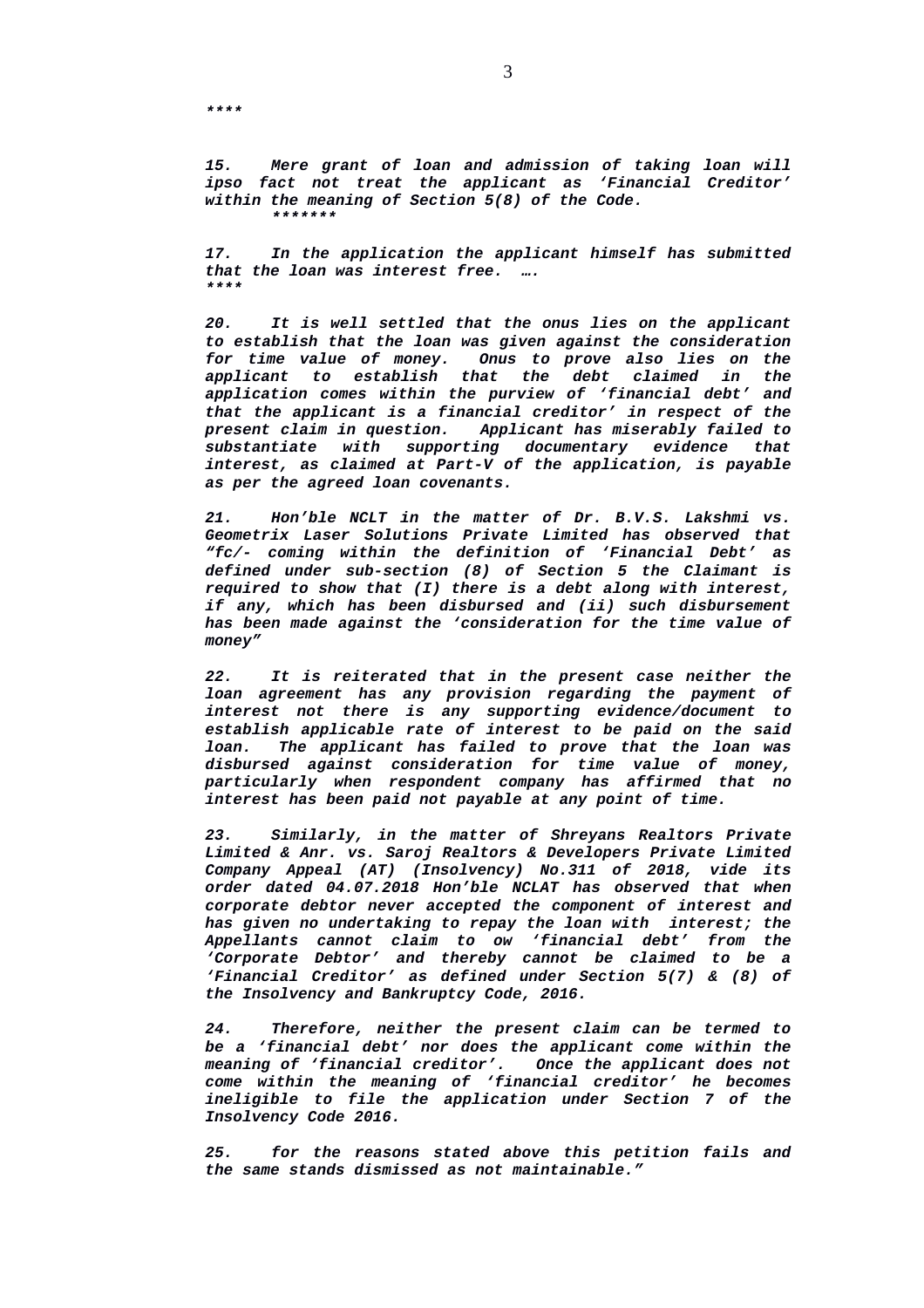**6. Being aggrieved, the Appellant filed an appeal under Section 61 of the IBC. The appeal has been dismissed by the NCLAT, by the judgment and order impugned before this Court.** 

**7. The relevant part of the impugned judgment and order is extracted hereinbelow for convenience:**

*"5. We have heard Counsel for both sides and perused the Appeal and the Reply filed by the Respondent. The fact that loan was advanced to the Respondent, is not in dispute. The narrow question involved is whether the transaction concerned can be treated as a transaction of Financial Debt as defined in Section 5(8) of IBC. The definition of "Financial Debt" under IBC Section 5(8) reads as under:-*

> *"(8) "financial debt" means a debt alongwith interest, if any, which is disbursed against the consideration for the time value of money and includes—*

*(a) money borrowed against the payment of interest;* 

*(b) any amount raised by acceptance under any acceptance credit facility or its de-materialised equivalent;* 

*(c) any amount raised pursuant to any note purchase facility or the issue of bonds, notes, debentures, loan stock or any similar instrument; Company Appeal (AT) (Ins) No.1064 of 2020;* 

*(d) the amount of any liability in respect of any lease or hire purchase contract which is deemed as a finance or capital lease under the Indian Accounting Standards or such other accounting standards as may be prescribed;* 

*(e) receivables sold or discounted other than any receivables sold on non-recourse basis;* 

*(f) any amount raised under any other transaction, including any forward sale or purchase agreement, having the commercial effect of a borrowing;* 

*Explanation.—For the purposes of this sub-clause,—*

*(i) any amount raised from an allottee under a real estate project shall be deemed to be an amount having the commercial effect of a borrowing; and*

*(ii) the expressions, "allottee" and "real estate project" shall have the meanings respectively assigned to them in clauses (d) and (zn) of section 2 of the Real Estate (Regulation and Development) Act, 2016 (16 of 2016);]*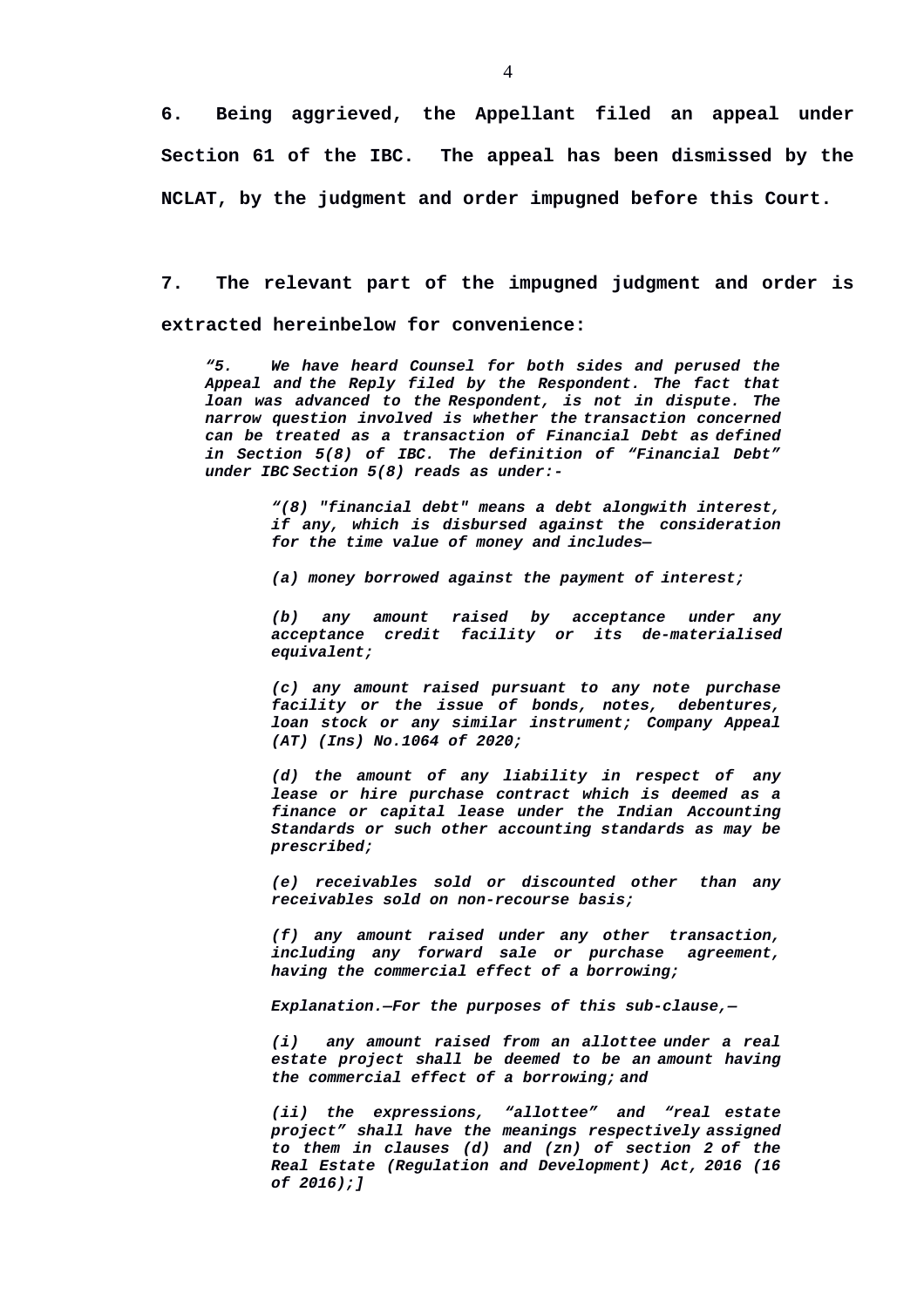*(g) any derivative transaction entered into in connection with protection against or benefit from fluctuation in any rate or price and for calculating the value of any derivative transaction, only the market value of such transaction shall be taken into account;*

*(h) any counter-indemnity obligation in respect of a guarantee, indemnity, bond, documentary letter of credit or any other instrument issued by a bank or financial institution;*

*(i) the amount of any liability in respect of any of the guarantee or indemnity for any of the items referred to in sub-clauses (a) to (h) of this clause;" Company Appeal (AT) (Ins) No.1064 of 20206 IBC separately defines debt under Section 3(11) as under:-*

*"(11) "debt" means a liability or obligation in respect of a claim which is due from any person and includes a financial debt and operational debt;"*

*It is apparent that there can be debts which do not necessarily fall in the definition of financial debt or operational. Money borrowed against payment of interest comes within the definition financial debt. However, if the money borrowed is not against payment of interest, under the definition of financial debt, the core requirement is to find whether there is "consideration for the time value of money". The facts of the matter disclose and the Appeal also records that when the Corporate Debtor was unable to get any further loan from the market after having taken loan from M/s. Tata Capital Financial Services Ltd., M/s. Sameer Sales which was related party to the Corporate Debtor, extended interest free unsecured loan to the Corporate Debtor payable on or after 1st February, 2020 and that too upon demand by the lenders. It would be appropriate to reproduce the Loan Agreement itself to understand the same. The Loan Agreement (Annexure A-2) reads as under:-*

### *LOAN AGREEMENT*

*THE PRESENT LOAN AGREEMENT IS BEING EXECUTED BETWEEN M/S SAMEER SALES PVT. LTD. AND M/S SAMTEX DESINZ PVT. LTD. AT NEW DELHI ON THIS* 

*20th DAY JANUARY Two thousand Eighteen.*

## *BETWEEN*

*(1) M/S SAMEER SALES PRIVATE LIMITED, a company registered under the Companies Act, 1956 bearing CIN No. U51900DL1992PTC047363, having registered office at 122, Tribunal Complex, Ishwar Nagar, Mathura Road, New Delhi-110065, represented by its director, Kamlesh Rani Bhardwaj hereinafter referred to the "Lender" which expression shall mean and include is nominees, assigns or successors, from time to time.*

#### *AND*

*(2) M/S Samtex Desinz Private Limited, a company*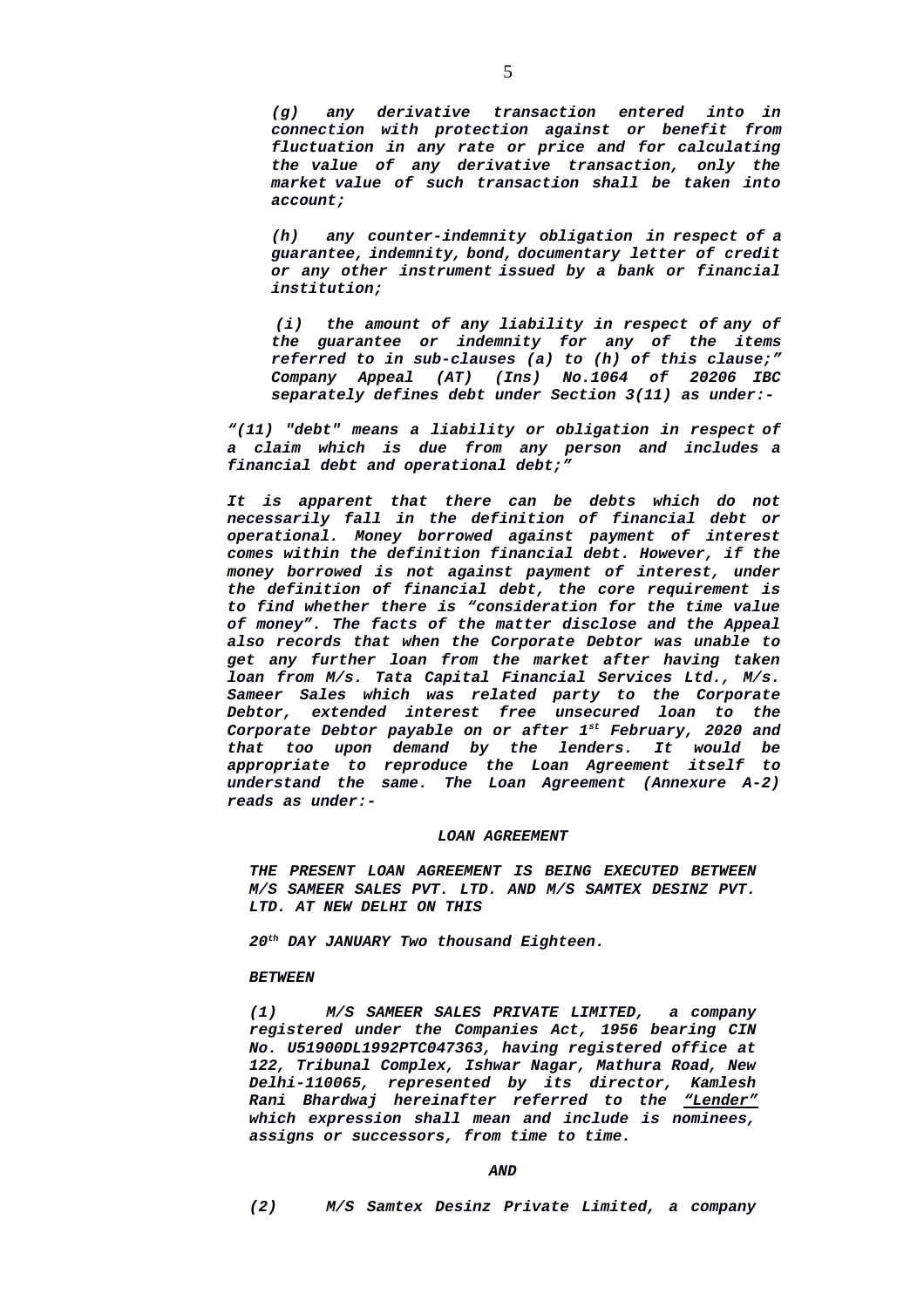*registered under the Companies Act, 1956 bearing CIN No. U18209DL2017PTC320315, having registered office at A-36, Hoisery Complex Phase 2 NOIDA U.P. represented by its director Mr. Sumeer Duggal, hereinafter referred to the "Borrower" which expression shall mean and include its nominees assigns or successors from time to time.*

## *BACKGROUND*

*1. That whereas consequent to the purchase of the business ( except liabilities) of M/s. Samtex Desinz (Proprietorship Firm) the Borrower had availed of a term loan of Rs. 14,00,00,000.00 (Fourteen Crore Only) form M/S Tata Capital Financial Services Ltd., vide which all the assets of the Borrower have been mortgaged/assigned in favour of the aforesaid institutional lender. That the aforesaid terms facility is insufficient to cover certain working capital requirement of the Borrower and is insufficient to meet other requirement relating to payments stamps duty etc. of*

#### *SAMTEX DESINZ PRIVATE LIMITED*

*Director*

*Director/Autho. Sign*

*the Borrower and that therefore there is a shortfall of 2,00,00,000.00 (Two Crore Only)*

*2. That because of the aforesaid loan from the M/s Tata Capital no other institutions. Willing to extend unsecured loan to the Borrower, and therefore it is agreed that the lender is agreeable to extend a loan of Rs. 1,60,00,000.00 (One Crore Sixty Lakh Only) in favour of the Borrower.*

#### *TERMS AND CONDITIONS*

*1. The Lender agrees to extend to the Borrower a term loan Rs. 1,60,00,000.00 (One Crore Sixty Lakh Only) for a period of two years commencing form the date of signing of this agreement.*

*2. The aforesaid amount shall become due and payable 01-02-2020 or upon demand by the lender.*

*3. That having regard to the status of the parties, the present loan is being extended without any charge on any of the assets at present or in the future.*

*4. Commencing of the date of this Agreement, the Loan shall bear NIL interest.*

*5. Notwithstanding anything contained in this agreement, the loan amount shall become immediately due and payable at any time on or after the expiry of a period of two years i.e. on or after 01/02/2020 upon demand by the Lender.*

*6. The Borrower agrees that so long as the loan as in*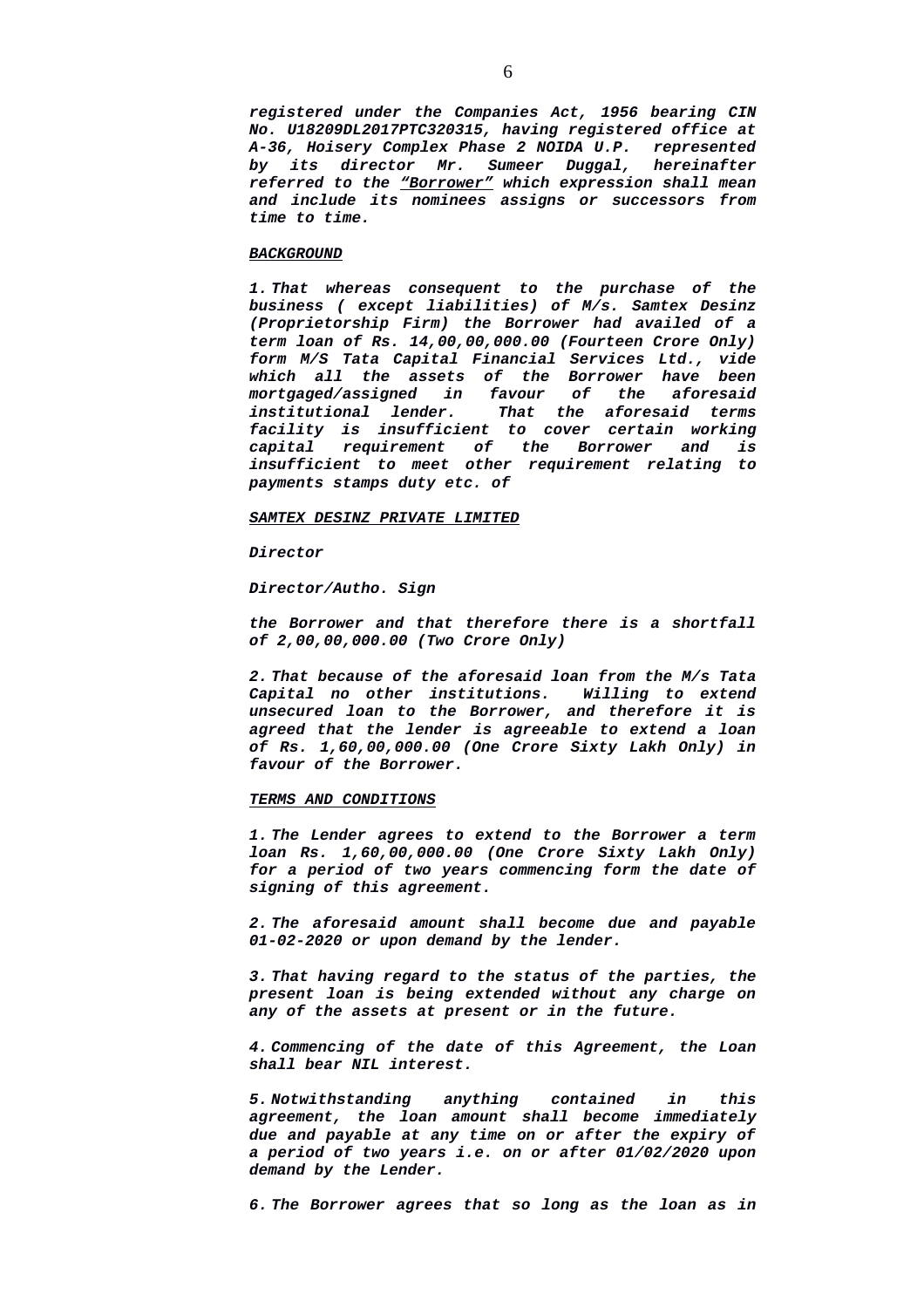*outstanding the Borrower will inform the Lender in any change in the constitution of the Borrower.*

*7. The Borrower shall repay the entire loan on or before 04/02/2020 and that till such a time the entire amount is not repaid the terms of the present agreement shall remain in force. The Borrower is entitled to pre-pay the loan amount at any time, without any penalty, after giving the lender notice in writing of its intention of the same.*

*8. The agreement shall remain in force of the term indicated in Clause 7 above unless terminated earlier in accordance with Clause 7.*

*9. All notices under this agreement shall be in writing and shall be either delivered via special messenger and hand and upon the addresses as may be advised from time to time by either party.*

*10. The agreement shall be governed by Indian Law and the Courts of Delhi shall have jurisdiction to settle any dispute arising out of or in connection with this agreement.*

*For the Borrower*

*SamtexDesinzPvt Ltd For the Lender*

*Director Director*

*Witness :*

*When we read the background as recorded in paragraphs – 1 and 2 of the above Loan Agreement, it is clear that the sister concern which extending the loan did not record anything other than the problem of the Corporate Debtor, for granting the loan. It is merely recorded that because of taking loan from M/s. Tata Capital Financial Services Ltd., no other institution is willing to extend unsecured loan to the Corporate Debtor "and therefore", the lender had agreed to extend the loan of Rs. 1,60,00,000/- to the borrower (i.e. Corporate Debtor). Agreement refers terms and conditions.* 

*Appeal para-7(d) as under :-*

*"d. In these circumstances to ensure continued development of the business of the Corporate Debtor, Mr. Sameer Bharadwaj, the then Director and the Current Authorized Signatory of the Respondent, through the sister concern advanced a sun of Rs. 1.60 Crore. It is submitted that in compliance with the law, the aforesaid sum was extended under a loan agreement, however the sum was advanced interest free, since the development of the business was enough consideration for time value of money."*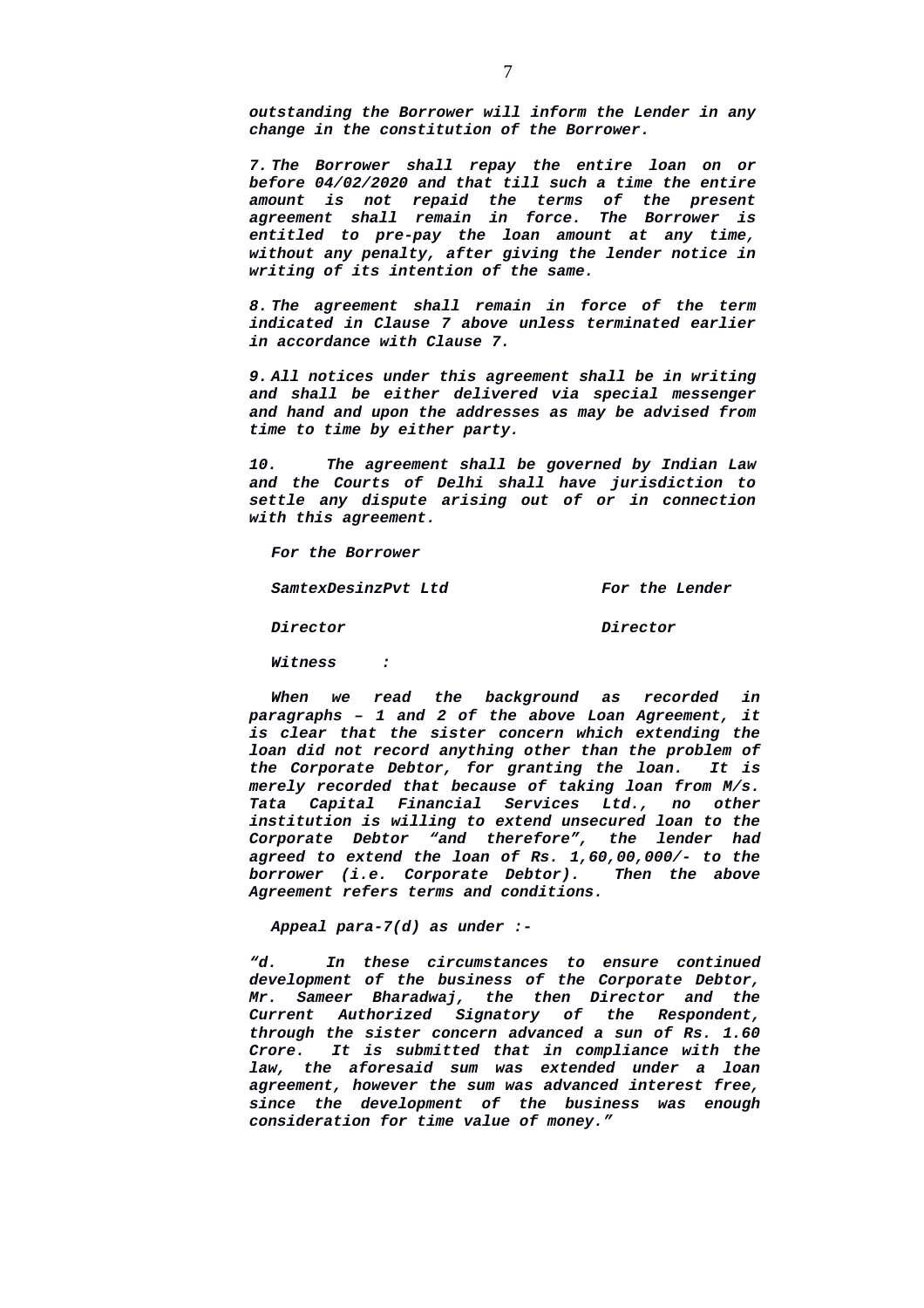**8. The judgment and order of the NCLAT, affirming the judgment and order of the Adjudicating Authority (NCLT) and dismissing the appeal is patently flawed. Both the NCLAT and NCLT have misconstrued the definition of 'financial debt' in Section 5(8) of the IBC, by reading the same in isolation and out of context.**

**9. In construing and/or interpreting any statutory provision, one must look into the legislative intent of the statute. The intention of the statute has to be found in the words used by the legislature itself. In case of doubt, it is always safe to look into the object and purpose of the statute or the reason and spirit behind it. Each word, phrase or sentence has to be construed in the light of the general purpose of the Act itself, as observed by** *Mukherjea, J. in Poppatlal Shah Vs. State of Madras[1](#page-7-0)***, and a plethora of other judgments of this Court. To quote Krishna Iyer, J, the interpretative effort "must be illumined by the goal, though guided by the words".** 

**10. When a question arises as to the meaning of a certain provision in a statute, the provision has to be read in its context. The statute has to be read as a whole. The previous state of the law, the general scope and ambit of the statute and the mischief that it was intended to remedy are relevant factors.** 

<span id="page-7-0"></span>1 AIR 1953 SC 274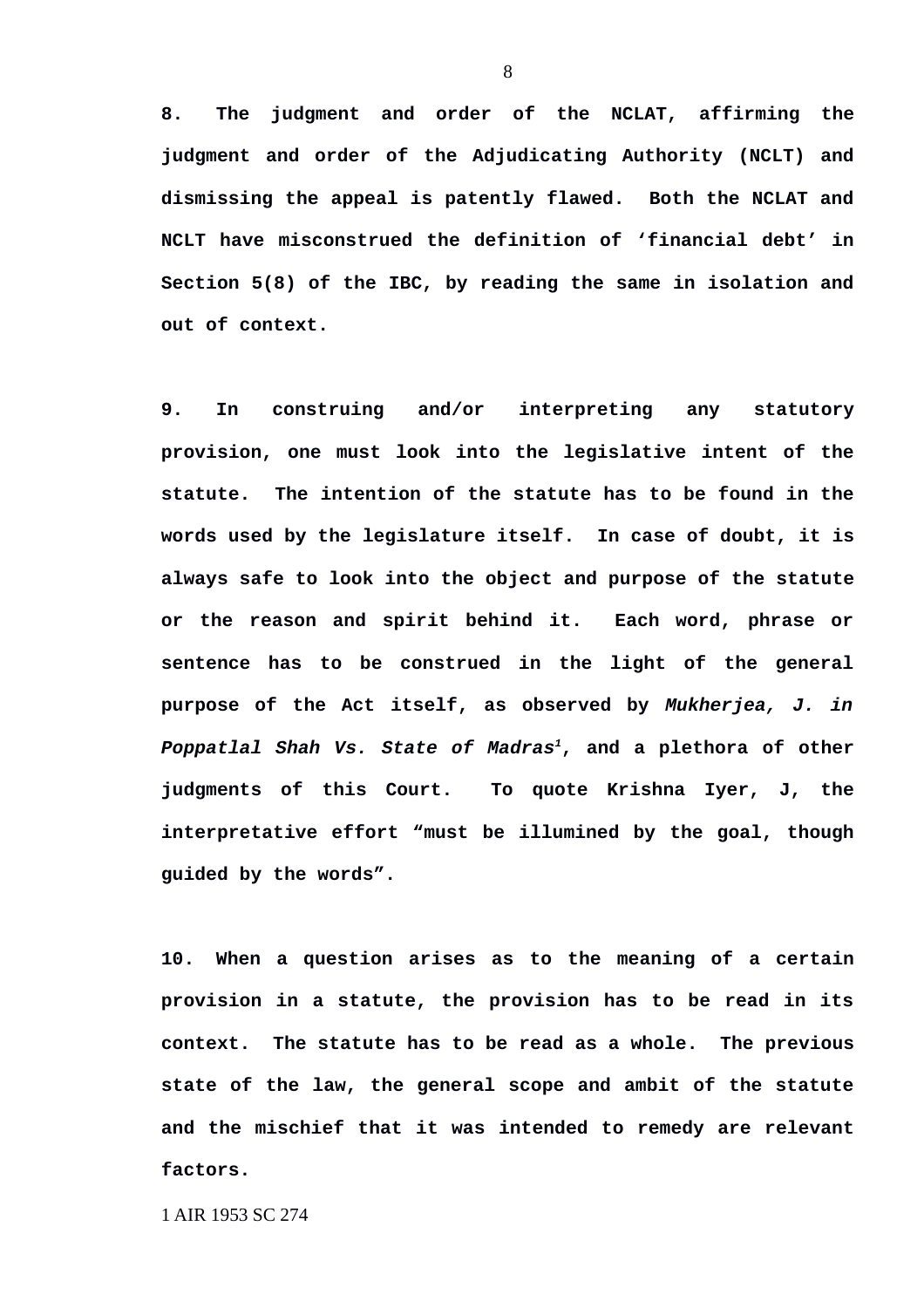**11. In** *Innoventive Industries Ltd. Vs. ICICI Bank Ltd.[2](#page-8-0),* **authored by Nariman, J., this Court analysed the scheme of the IBC and held:**

> *"27. The scheme of the Code is to ensure that when a default takes place, in the sense that a debt becomes due and is not paid, the insolvency resolution process begins. Default is defined in Section 3(12) in very wide terms as meaning non-payment of a debt once it becomes due and payable, which includes non-payment of even part thereof or an instalment amount. For the meaning of "debt", we have to go to Section 3(11), which in turn tells us that a debt means a liability of obligation in respect of a "claim" and for the meaning of "claim", we have to go back to Section 3(6) which defines "claim" to mean a right to payment even if it is disputed. The Code gets triggered the moment default is of rupees one lakh or more (Section 4). The corporate insolvency resolution process may be triggered by the corporate debtor itself or a financial creditor or operational creditor. A distinction is made by the Code between debts owed to financial creditors and operational creditors. A financial creditor has been defined under Section 5(7) as a person to whom a financial debt is owed and a financial debt is defined in Section 5(8) to mean a debt which is disbursed against consideration for the time value of money. As opposed to this, an operational creditor means a person to whom an operational debt is owed and an operational debt under Section 5(21) means a claim in respect of provision of goods or services.*

> <span id="page-8-0"></span>*28. When it comes to a financial creditor triggering the process, Section 7 becomes relevant. Under the Explanation to Section 7(1), a default is in respect of a financial debt owed to any financial creditor of the corporate debtor — it need not be a debt owed to the applicant financial creditor. Under Section 7(2), an application is to be made under sub-section (1) in such form and manner as is prescribed, which takes us to the Insolvency and Bankruptcy (Application to Adjudicating Authority) Rules, 2016. Under Rule 4, the application is made by a financial creditor in Form 1 accompanied by documents and records required therein. Form 1 is a detailed form in 5 parts, which requires particulars of the applicant in Part I, particulars of the corporate debtor in Part II, particulars of the proposed interim resolution professional in Part III, particulars of the financial debt in Part IV and documents, records and*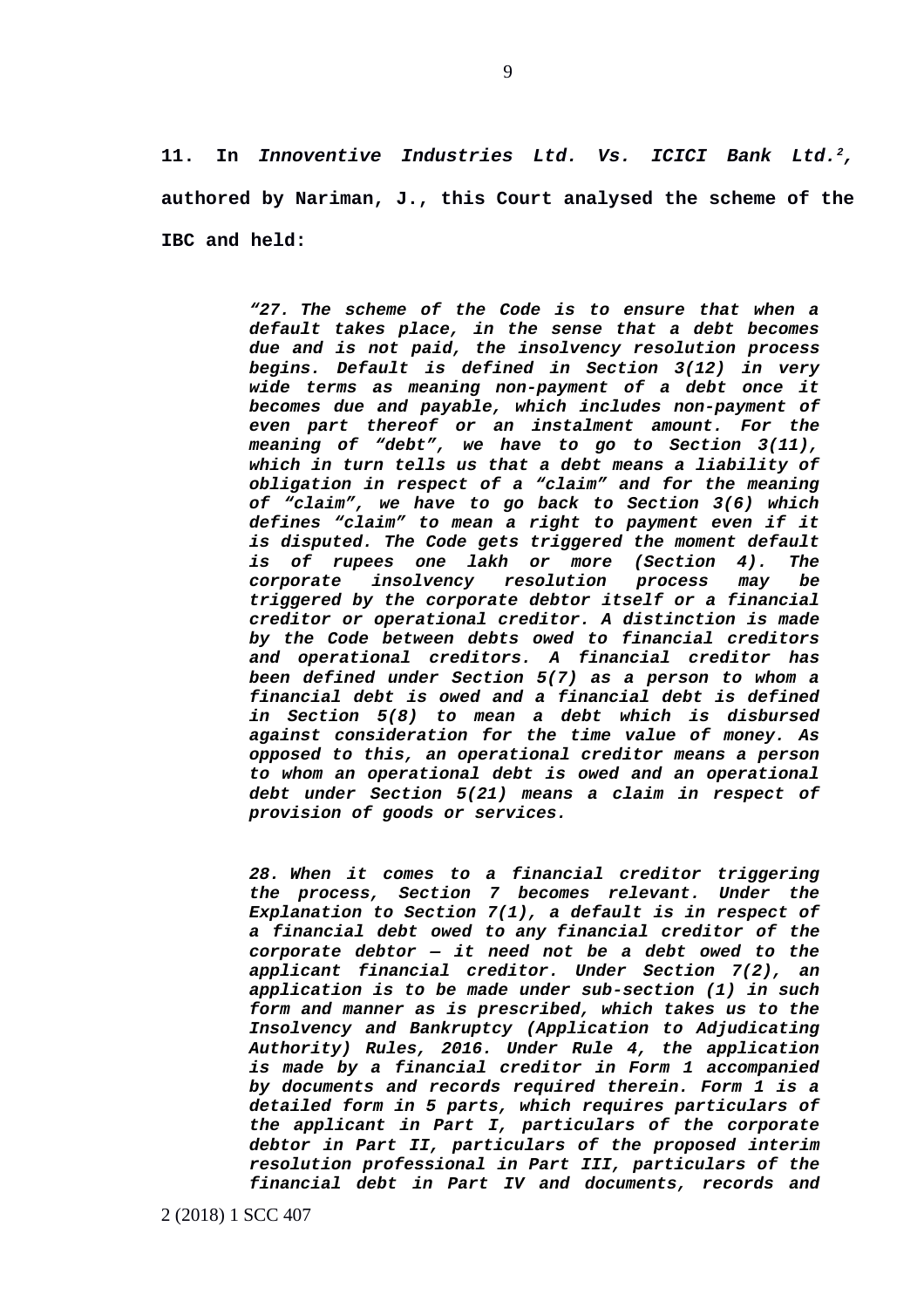*evidence of default in Part V. Under Rule 4(3), the applicant is to dispatch a copy of the application filed with the adjudicating authority by registered post or speed post to the registered office of the corporate debtor. The speed, within which the adjudicating authority is to ascertain the existence of a default from the records of the information utility or on the basis of evidence furnished by the financial creditor, is important. This it must do within 14 days of the receipt of the application. It is at the stage of Section 7(5), where the adjudicating authority is to be satisfied that a default has occurred, that the corporate debtor is entitled to point out that a default has not occurred in the sense that the "debt", which may also include a disputed claim, is not due. A debt may not be due if it is not payable in law or in fact. The moment the adjudicating authority is satisfied that a default has occurred, the application must be admitted unless it is incomplete, in which case it may give notice to the applicant to rectify the defect within 7 days of receipt of a notice from the adjudicating authority. Under sub-section (7), the adjudicating authority shall then communicate the order passed to the financial creditor and corporate debtor within 7 days of admission or rejection of such application, as the case may be.*

*29. The scheme of Section 7 stands in contrast with the scheme under Section 8 where an operational creditor is, on the occurrence of a default, to first deliver a demand notice of the unpaid debt to the operational debtor in the manner provided in Section 8(1) of the Code.…………………….......................................... The moment there is existence of such a dispute, the operational creditor gets out of the clutches of the Code.*

*30. On the other hand, as we have seen, in the case of a corporate debtor who commits a default of a financial debt, the adjudicating authority has merely to see the records of the information utility or other evidence produced by the financial creditor to satisfy itself that a default has occurred. It is of no matter that the debt is disputed so long as the debt is "due" i.e. payable unless interdicted by some law or has not yet become due in the sense that it is payable at some future date. It is only when this is proved to the satisfaction of the adjudicating authority that the adjudicating authority may reject an application and not otherwise."*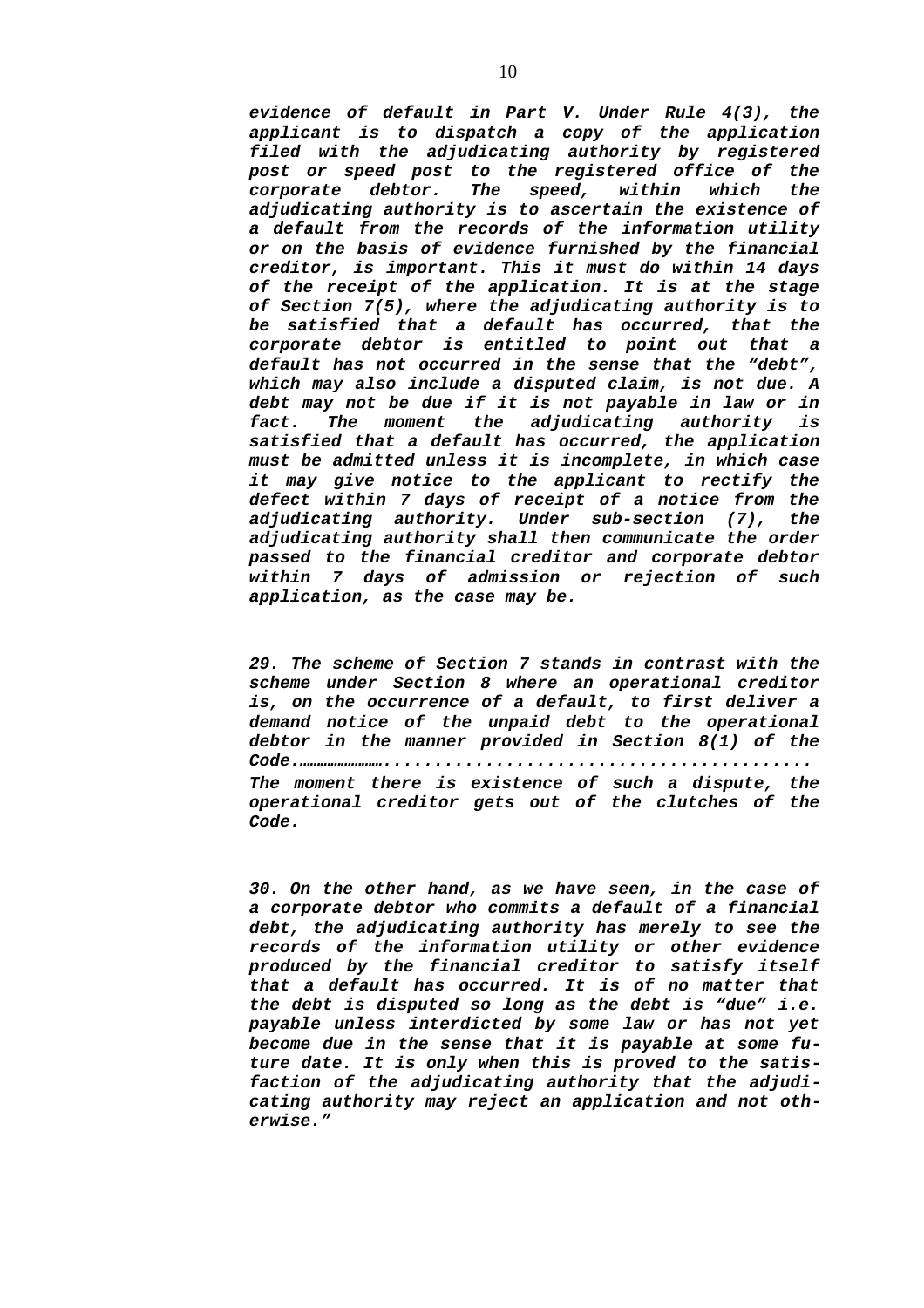**12. In** *Swiss Ribbons Pvt. Ltd. And Anr. Vs. Union of India* **and Others[3](#page-10-0), this Court speaking through Nariman, J. held :**

> *"27. As is discernible, the Preamble gives an insight into what is sought to be achieved by the Code. The Code is first and foremost, a Code for reorganisation and*

> *insolvency resolution of corporate debtors. Unless such reorganisation is effected in a time-bound manner, the value of the assets of such persons will deplete. Therefore, maximisation of value of the assets of such persons so that they are efficiently run as going concerns is another very important objective of the Code. This, in turn, will promote entrepreneurship as the persons in management of the corporate debtor are removed and replaced by entrepreneurs. When, therefore, a resolution plan takes off and the corporate debtor is brought back into the economic mainstream, it is able to repay its debts, which, in turn, enhances the viability of credit in the hands of banks and financial institutions. Above all, ultimately, the interests of all stakeholders are looked after as the corporate debtor itself becomes a beneficiary of the resolution scheme—workers are paid, the creditors in the long run will be repaid in full, and shareholders/investors are able to maximise their investment. Timely resolution of a corporate debtor who is in the red, by an effective legal framework, would go a long way to support the development of credit markets. Since more investment can be made with funds that have come back into the economy, business then eases up, which leads, overall, to higher economic growth and development of the Indian economy. What is interesting to note is that the Preamble does not, in any manner, refer to liquidation, which is only availed of as a last resort if there is either no resolution plan or the resolution plans submitted are not up to the mark. Even in liquidation, the liquidator can sell the business of the corporate debtor as a going concern. (See ArcelorMittal [ArcelorMittal (India) (P) Ltd. v. Satish Kumar Gupta, (2019) 2 SCC 1] at para 83, fn 3).*

> <span id="page-10-0"></span>*28. It can thus be seen that the primary focus of the legislation is to ensure revival and continuation of the corporate debtor by protecting the corporate debtor from its own management and from a corporate death by liquidation. The Code is thus a beneficial legislation which puts the corporate debtor back on its feet, not being a mere recovery legislation for creditors. The*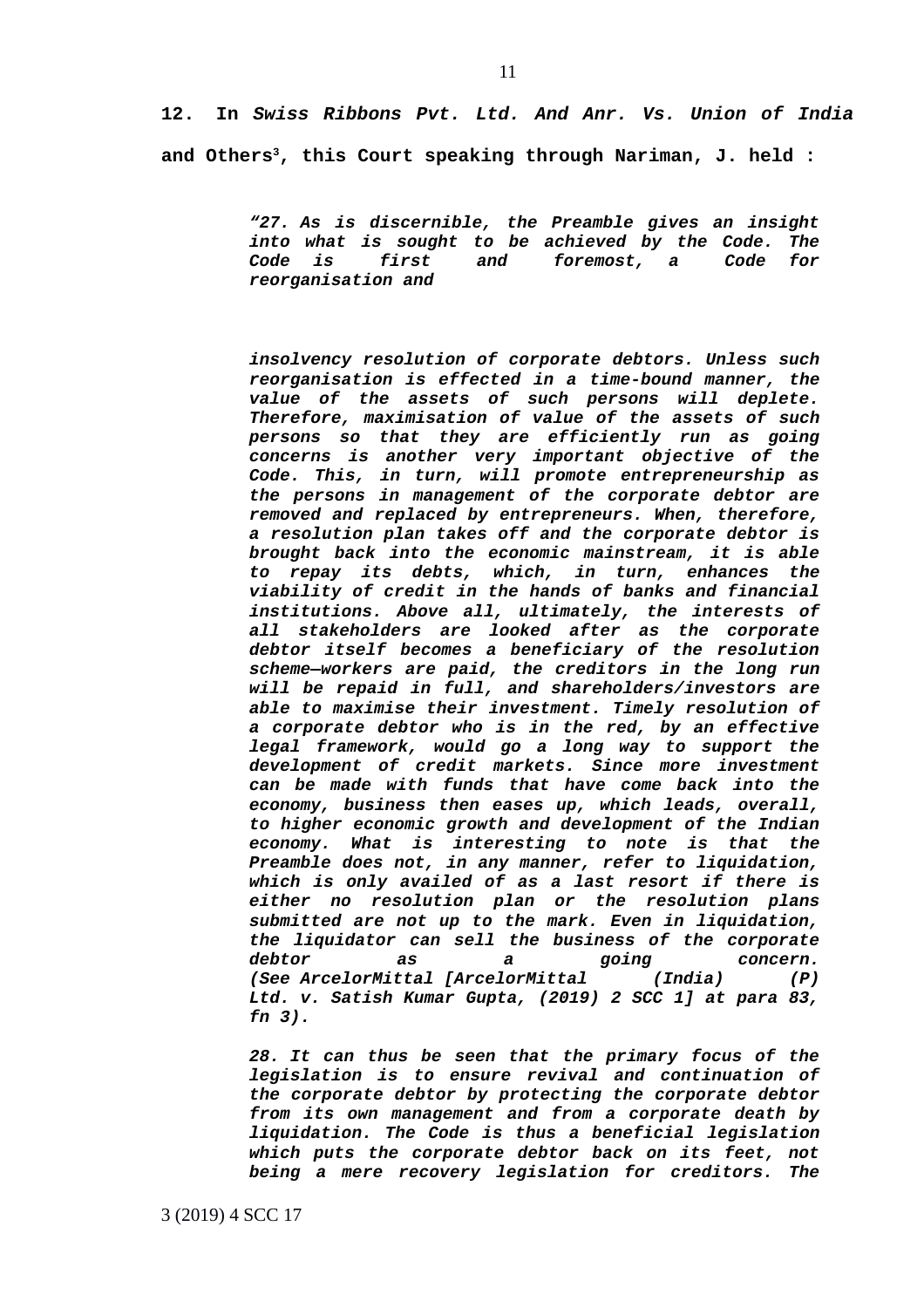*interests of the corporate debtor have, therefore, been bifurcated and separated from that of its promoters/those who are in management. Thus, the resolution process is not adversarial to the corporate debtor but, in fact, protective of its interests. The moratorium imposed by Section 14 is in the interest of the corporate debtor itself, thereby preserving the assets of the corporate debtor during the resolution process. The timelines within which the resolution process is to take place again protects the corporate debtor's assets from further dilution, and also protects all its creditors and workers by seeing that the resolution process goes through as fast as possible so that another management can, through its entrepreneurial skills, resuscitate the corporate debtor to achieve all these ends."*

# **13. This Court further held:**

*"42. A perusal of the definition of "financial creditor" and "financial debt" makes it clear that a financial debt is a debt together with interest, if any, which is disbursed against the consideration for time value of money. It may further be money that is borrowed or raised in any of the manners prescribed in Section 5(8) or otherwise, as Section 5(8) is an inclusive definition. On the other hand, an "operational debt" would include a claim in respect of the provision of goods or services, including employment, or a debt in respect of payment of dues arising under any law and payable to the Government or any local authority.* 

*43. A financial creditor may trigger the Code either by itself or jointly with other financial creditors or such persons as may be notified by the Central Government when a "default" occurs. The Explanation to Section 7(1) also makes it clear that the Code may be triggered by such persons in respect of a default made to any other financial creditor of the corporate debtor, making it clear that once triggered, the resolution process under the Code is a collective proceeding in rem which seeks, in the first instance, to rehabilitate the corporate debtor. Under Section 7(4), the adjudicating authority shall, within the prescribed period, ascertain the existence of a default on the basis of evidence furnished by the financial creditor; and under Section 7(5), the adjudicating authority has to be satisfied that a default has occurred, when it may, by order, admit the application, or dismiss the application if such default has not occurred. On the other hand, under Sections 8 and 9, an operational creditor may, on the occurrence of a default, deliver a demand notice which must then be replied to within the specified period. What is important is that at this stage, if an application is*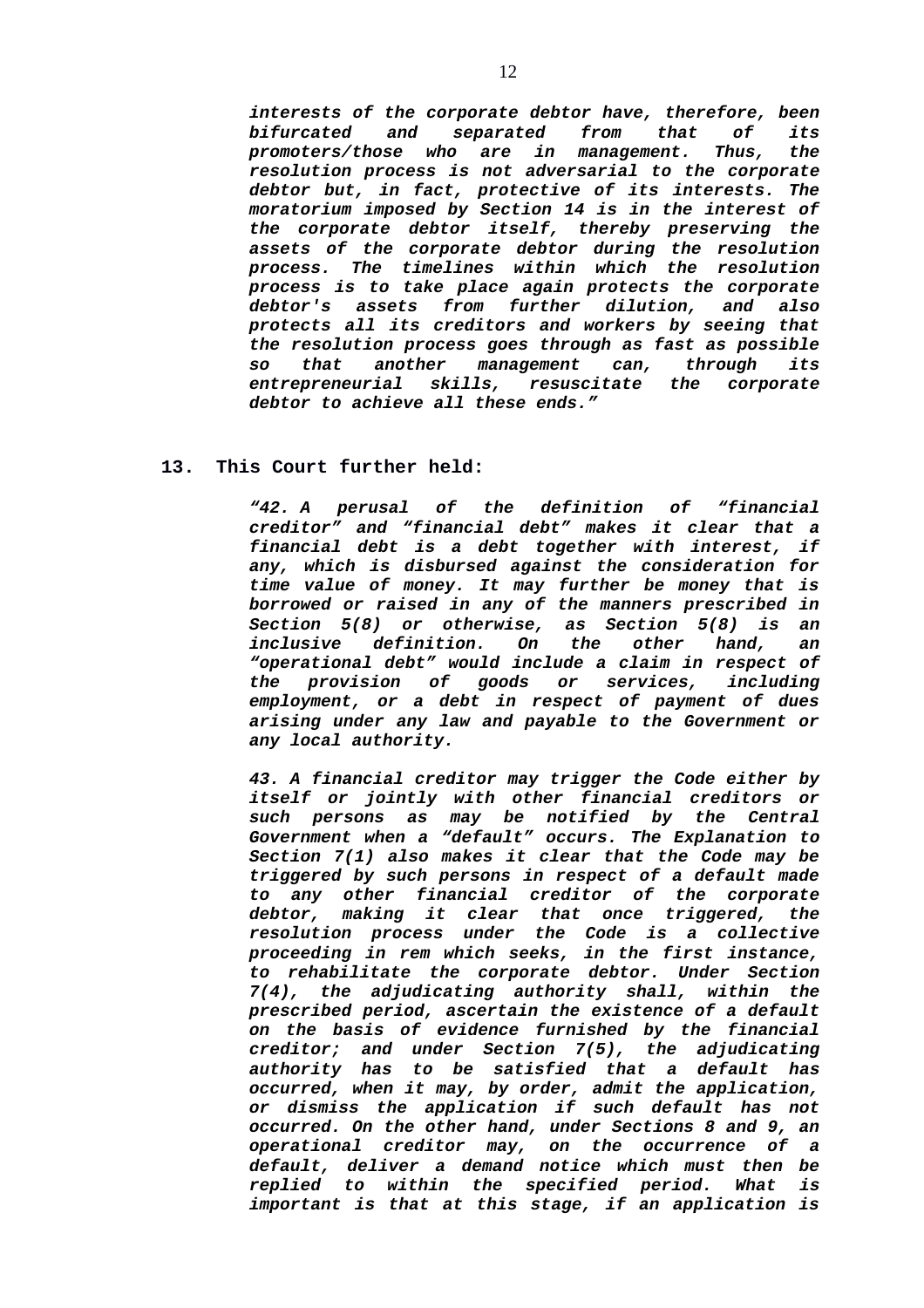*filed before the adjudicating authority for initiating the corporate insolvency resolution process, the corporate debtor can prove that the debt is disputed. When the debt is so disputed, such application would be rejected."*

**14. In** *Pioneer Urban Land and Infrastructure Ltd. Vs. Union of India[4](#page-12-0)***, this Court speaking through Nariman, J. referred to several earlier judgments including** *Innoventive Industries Ltd.* **(supra) and** *Swiss Ribbons Pvt. Ltd.* **(supra) and held that even individuals who were debenture holders and fixed deposit holders could also be financial creditors who could initiate the Corporate Resolution Process.** 

**15. The definition of 'financial debt' in Section 5(8) of the IBC cannot be read in isolation, without considering some other relevant definitions, particularly, the definition of 'claim' in Section 3(6), 'corporate debtor' in Section 3(8), 'creditor' in Section 3(10), 'debt' in section 3(11), 'default' in Section 3(12), 'financial creditor' in Section 5(7) as also the provisions, inter alia, of Sections 6 and 7 of the IBC.** 

**16. Under Section 6 of the IBC, a right accrues to a Financial Creditor, an Operational Creditor and the Corporate Debtor itself to initiate the Corporate Insolvency Resolution Process in respect of such Corporate Debtor, in the manner provided in Chapter II of the IBC.** 

<span id="page-12-0"></span>4 (2019) 8 SCC 416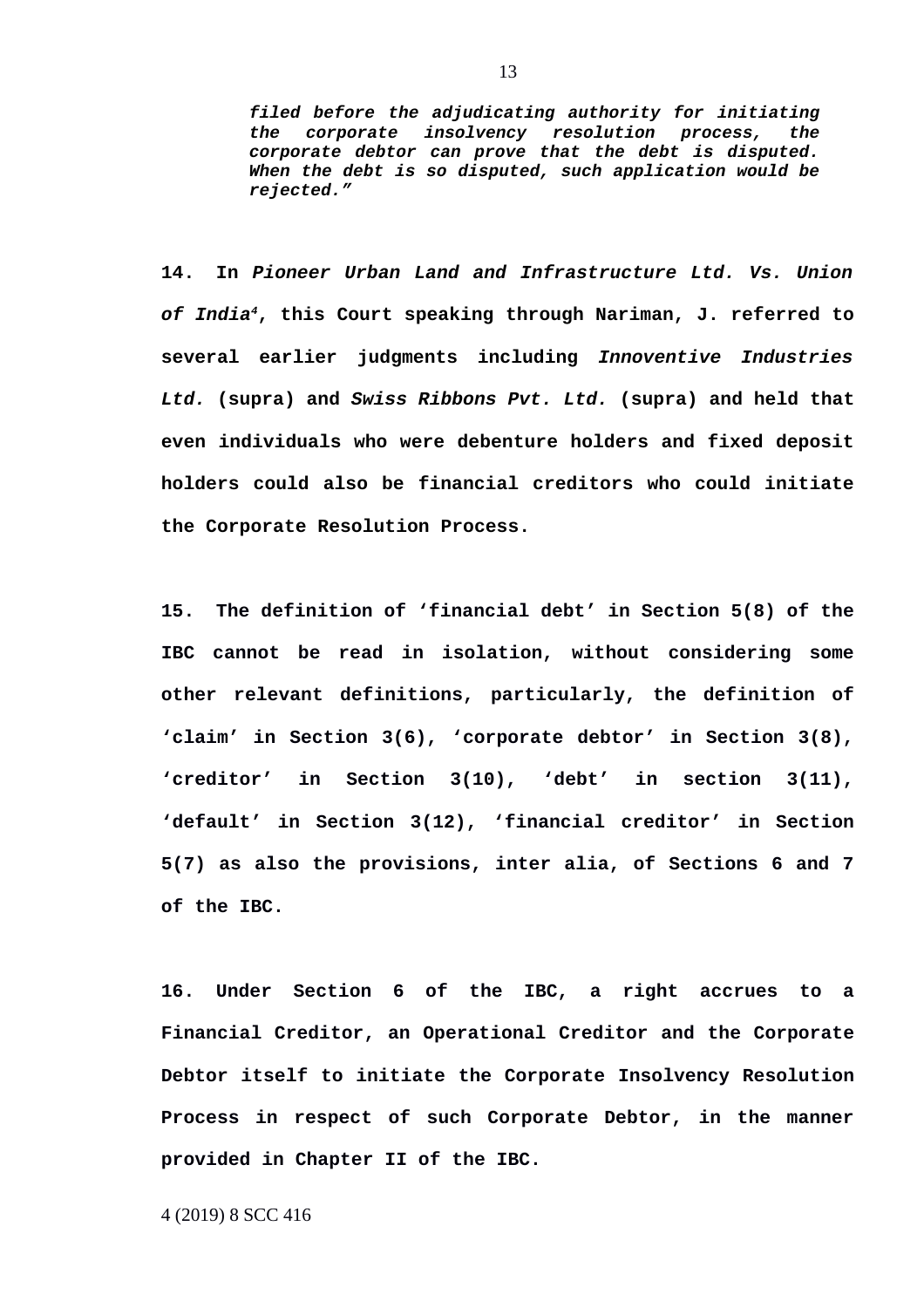**17. Section 7 of the IBC enables a Financial Creditor to file an application for initiating Corporate Insolvency Resolution Process against a Corporate Debtor either by itself, or jointly with other Financial Creditors or any other person on behalf of the Financial Creditor, as may be notified by the Central Government, when a default has occurred.** 

**18. The eligibility of a person, to initiate the Corporate Insolvency Resolution Process, if questioned, has to be adjudicated upon consideration of the key words and expressions in the aforesaid Section and other related provisions.** 

**19. Corporate Resolution Process gets triggered when a Corporate Debtor commits a default. A Financial Creditor may file an application for initiating a Corporate Insolvency Resolution Process against the Corporate Debtor, when a default has occurred.** 

**20. A 'corporate debtor' means a corporate person who owes a debt to any person, as per the definition of this expression in Section 3(8) of the IBC. Section 3(11) defines 'debt' to mean "***a liability or obligation in respect of a claim which is due from any person and includes a financial debt and operational debt."* **The word 'claim' has been defined in**

14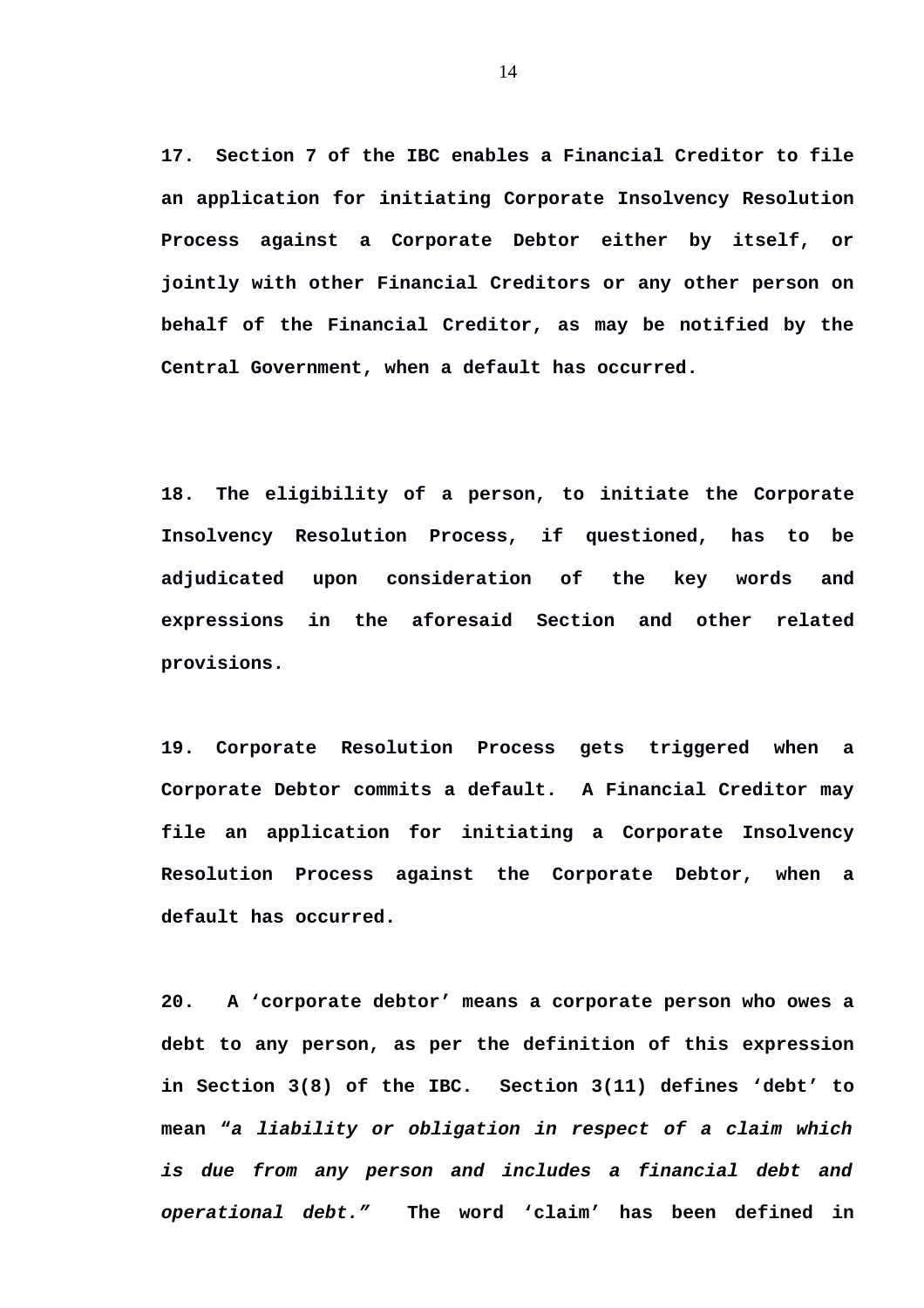**Section 3(6) to mean** *inter alia "a right to payment, whether or not such right is reduced to judgment, fixed, disputed, undisputed, legal, equitable, secured or unsecured."* **'Default' is defined in section 3(12) to mean "***non-payment of a debt when the whole or any part or instalment of the amount of debt has become due and payable and is not paid by the debtor or the Corporate Debtor, as the case may be***." Under Section 5(7) of the IBC 'financial creditor' means any person to whom a financial debt is owed and includes a person to whom such debt has legally been assigned.** 

**21. The definition of 'financial debt' in Section 5(8) of the IBC has been quoted above. Section 5(8) defines 'financial debt' to mean "***a debt along with interest if any which is disbursed against the consideration of the time value of money and includes money borrowed against the payment of interest, as per Section 5(8) (a) of the IBC.* **The definition of 'financial debt' in Section 5(8) includes the components of sub-clauses (a) to (i) of the said Section.** 

**22. The NCLT and NCLAT have overlooked the words "if any" which could not have been intended to be otiose. 'Financial debt' means outstanding principal due in respect of a loan and would also include interest thereon, if any interest were payable thereon. If there is no interest payable on the loan, only the outstanding principal would qualify as a financial debt. Both NCLAT and NCLT have failed to notice**

15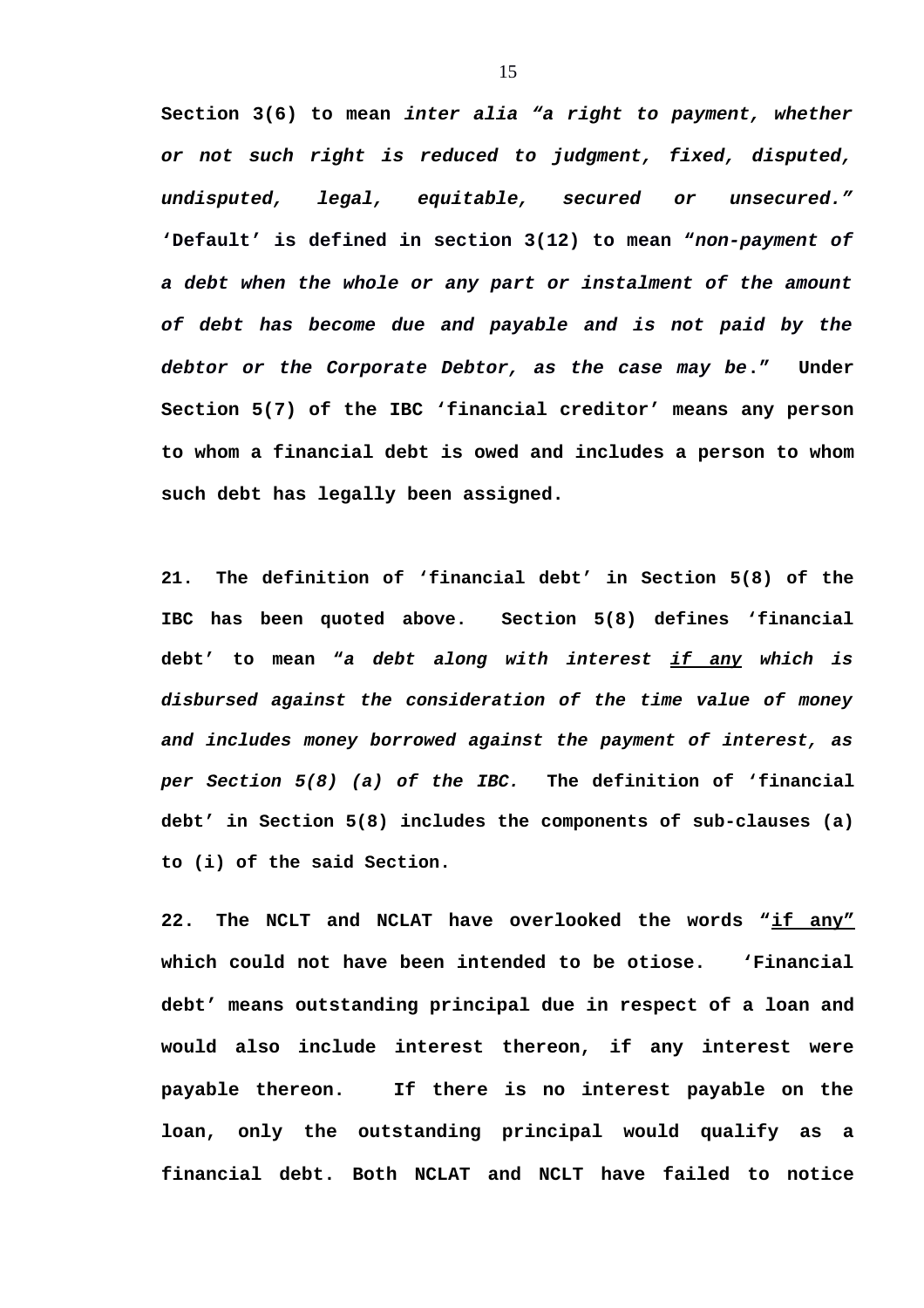**clause(f) of Section 5(8), in terms whereof 'financial debt' includes any amount raised under any other transaction, having the commercial effect of borrowing.** 

**23. Furthermore, sub-clauses (a) to (i) of Sub-section 8 of Section 5 of the IBC are apparently illustrative and not exhaustive. Legislature has the power to define a word in a statute. Such definition may either be restrictive or be extensive. Where the word is defined to include something, the definition is** *prima facie* **extensive.** 

**24. In** *Dilworth v. Commissioner of Stamps[5](#page-15-0)* **the Privy Council, dealing with a definition which incorporated the word "include", said, "The word 'include' is very generally used in interpretation clauses in order to enlarge the meaning; and when it is so used these words or phrases must be construed as comprehending, not only such things as they signify according to their natural import, but also those as things which the interpretation clause declares that they shall include. But the word 'include' is susceptible of another construction, which may become imperative, if the context of the Act is sufficient to show that it was not merely employed for the purpose of adding to the natural significance of the words or expressions defined. It may be equivalent to 'mean and include', and in that case it may afford an exhaustive**

<span id="page-15-0"></span>5 (1899) AC 99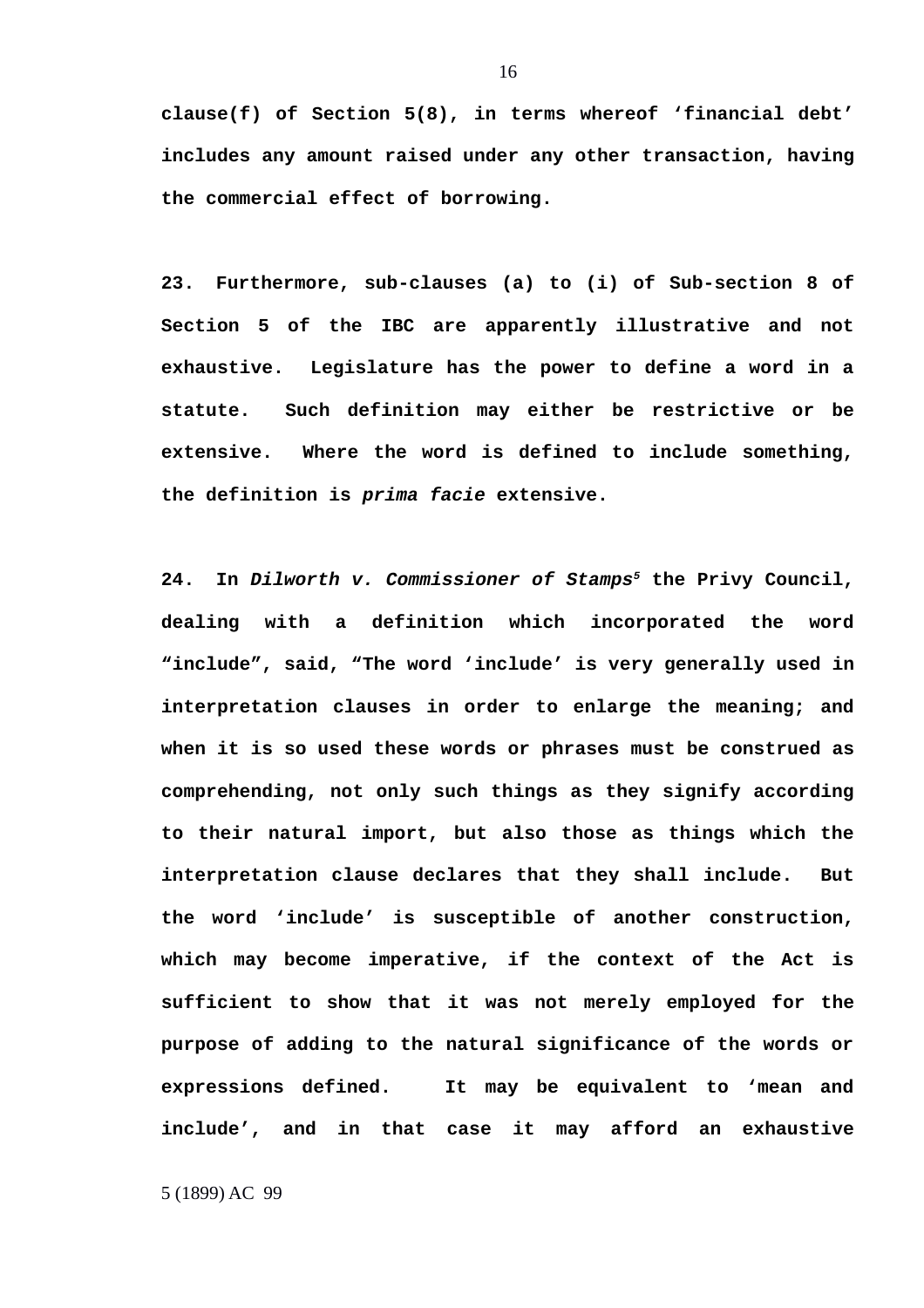**explanation of the meaning which, for the purposes of the Act, must invariably be attached to these words or expressions."**

**25. In dealing with the definition of 'industry' in the Industrial Disputes Act 1947 in the** *State of Bombay v. Hospital Mazdoor Sabha and Ors[6](#page-16-0),* **a three-judge Bench of this Court speaking through Gajendragadkar, J. said "It** *is obvious that the words used in an inclusive definition denote extension and cannot be treated as restricted. Where we are dealing with an inclusive interpretation, it would be inappropriate to put a restrictive interpretation upon words of wider denotation."* 

**26. In** *CIT Andhra Pradesh v. Taj Mahal Hotel Secunderabad[7](#page-16-1),* **this Court, speaking through A.N. Grover, J. construed the definition of plant in Section 10(5) of the Income Tax Act, 1922, which read "plant" includes vehicles, books, scientific apparatus and surgical equipment, purchased for the purpose of the business, profession or vocation and observed:-**

> *"The very fact that even books have been included shows that the meaning intended to be given to 'plant' is wide. The word 'includes' is often used in interpretation clauses in order to enlarge the meaning of the words or phrases occurring in the body of the statute. When it is so used these words and phrases must be construed as comprehending not only such things as they signify according to their nature and import but also those things which the interpretation clause declares that they shall include***."**

<span id="page-16-1"></span><span id="page-16-0"></span>6 AIR 1960 SC 610 7 (1971) 3 SCC 550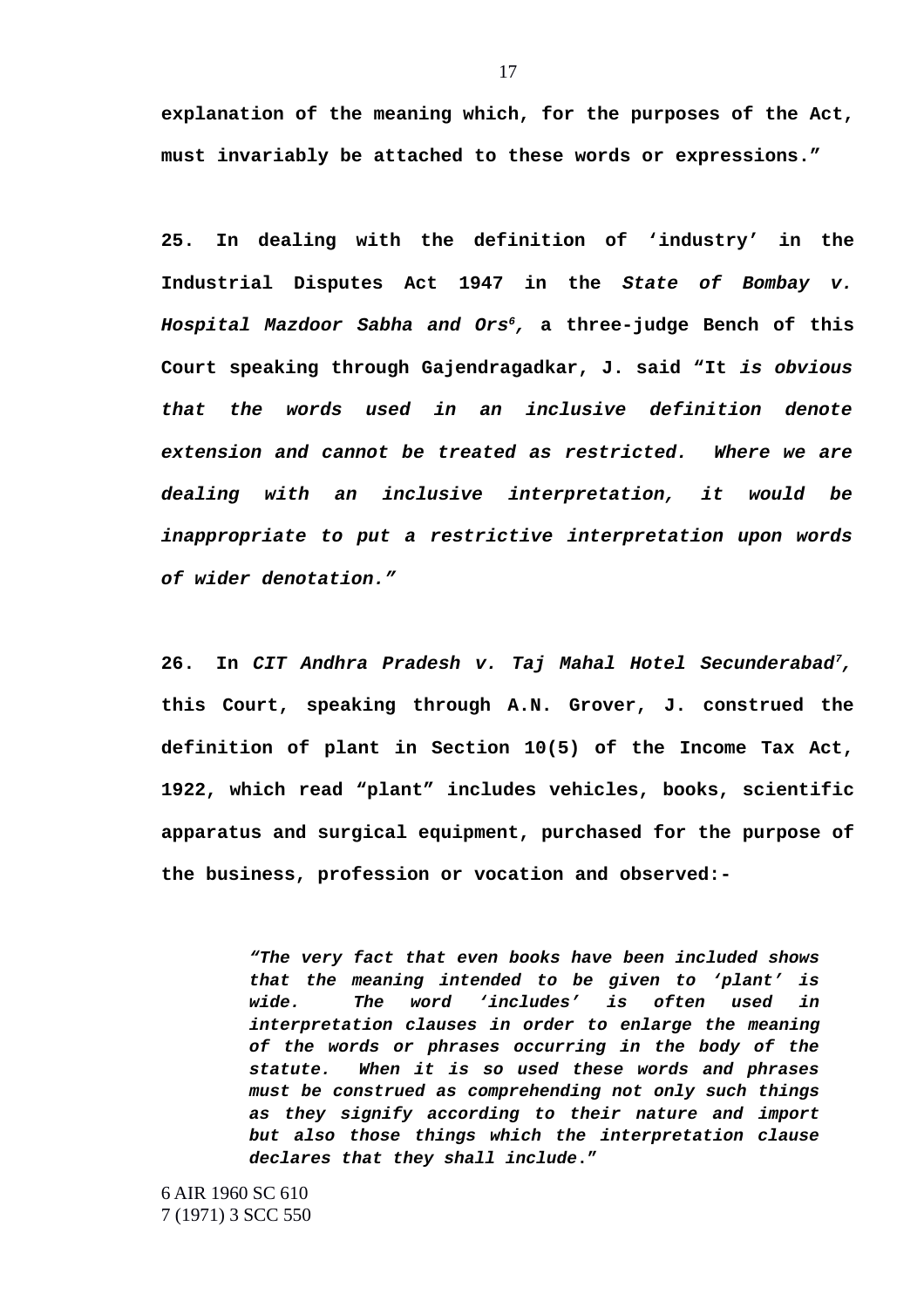**27. Of course, depending on the context in which the word 'includes' may have been used, and the objects and the scheme of the enactment as a whole, the expression 'includes' may have to be construed as restrictive and exhaustive.** 

**28. In a recent judgment of this Court in** *Anuj Jain, Interim Resolution Professional for Jaypee Infratech Ltd. V. Axis Bank Ltd***. [8](#page-17-0), this court, speaking through Maheswari, J. referred to various precedents on restrictive and expansive interpretation of words and phrases used in a statute, particularly, the words 'means' and 'includes' and held:-**

> *"46. Applying the aforementioned fundamental principles to the definition occurring in Section 5(8) of the Code, we have not an iota of doubt that for a debt to become "financial debt" for the purpose of Part II of the Code, the basic elements are that it ought to be a disbursal against the consideration for time value of money. It may include any of the methods for raising money or incurring liability by the modes prescribed in clauses (a) to (f) of Section 5(8); it may also include any derivative transaction or counter-indemnity obligation as per clauses (g) and (h) of Section 5(8); and it may also be the amount of any liability in respect of any of the guarantee or indemnity for any of the items referred to in clauses (a) to (h). The requirement of existence of a debt, which is disbursed against the consideration for the time value of money, in our view, remains an essential part even in respect of any of the transactions/dealings stated in clauses (a) to (i) of Section 5(8), even if it is not necessarily stated therein. In any case, the definition, by its very frame, cannot be read so expansive, rather infinitely wide, that the root requirements of "disbursement" against "the consideration for the time value of money" could be forsaken in the manner that any transaction could stand alone to become a financial debt. In other words, any*

<span id="page-17-0"></span>8 (2020) 8 SCC 401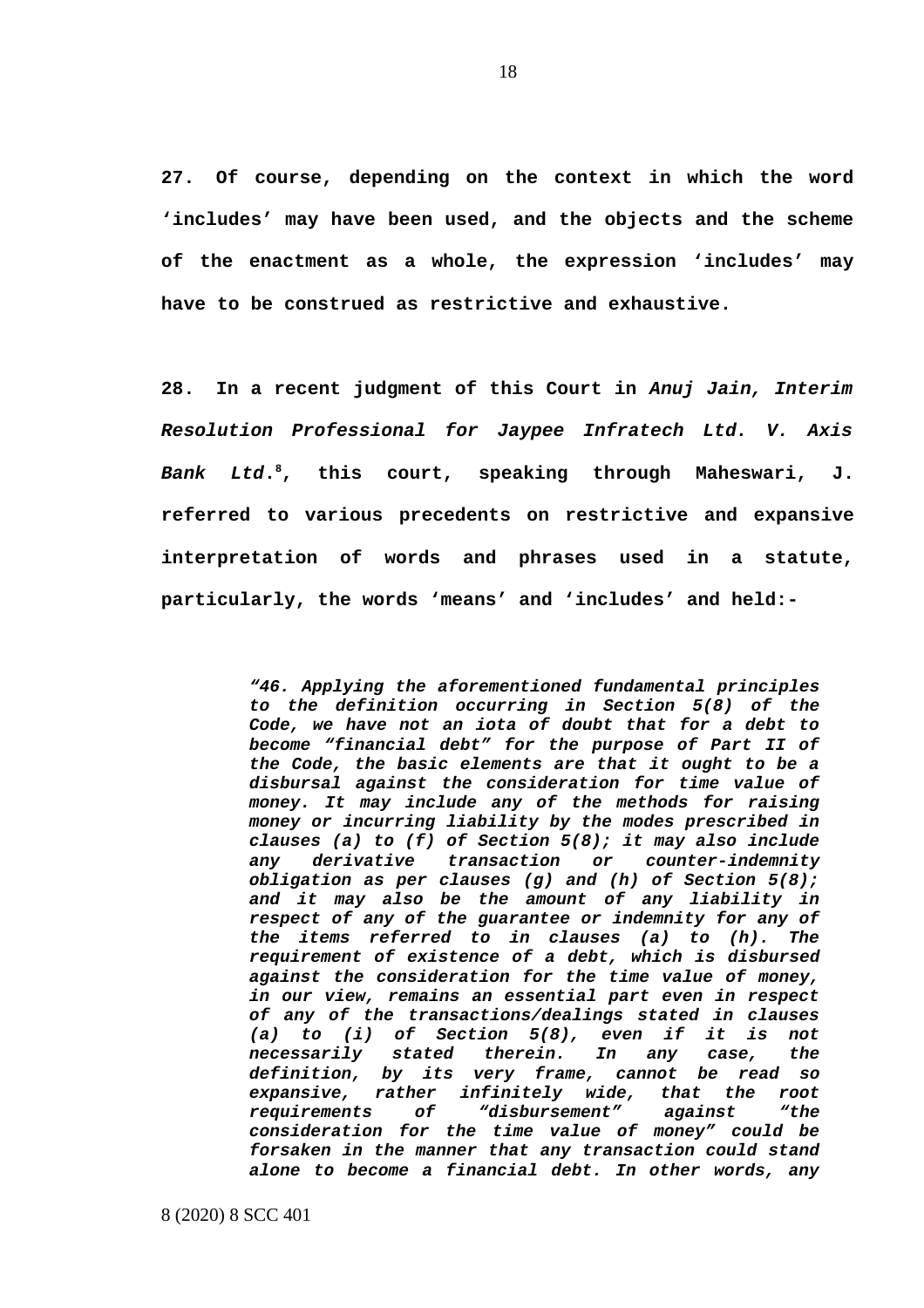*of the transactions stated in the said clauses (a) to (i) of Section 5(8) would be falling within the ambit of "financial debt" only if it carries the essential elements stated in the principal clause or at least has the features which could be traced to such essential elements in the principal clause. In yet other words, the essential element of disbursal, and that too against the consideration for time value of money, needs to be found in the genesis of any debt before it may be treated as "financial debt" within the meaning of Section 5(8) of the Code. This debt may be of any nature but a part of it is always required to be carrying, or corresponding to, or at least having some traces of disbursal against consideration for the time value of money.*

*47. As noticed, the root requirement for a creditor to become financial creditor for the purpose of Part II of the Code, there must be a financial debt which is owed to that person. He may be the principal creditor to whom the financial debt is owed or he may be an assignee in terms of extended meaning of this definition but, and nevertheless, the requirement of existence of a debt being owed is not forsaken.*

*48. It is also evident that what is being dealt with and described in Section 5(7) and in Section 5(8) is the transaction vis-à-vis the corporate debtor. Therefore, for a person to be designated as a financial creditor of the corporate debtor, it has to be shown that the corporate debtor owes a financial debt to such person. Understood this way, it becomes clear that a third party to whom the corporate debtor does not owe a financial debt cannot become its financial creditor for the purpose of Part II of the Code.*

*49. Expounding yet further, in our view, the peculiar elements of these expressions "financial creditor" and "financial debt", as occurring in Sections 5(7) and 5(8), when visualised and compared with the generic expressions "creditor" and "debt" respectively, as occurring in Sections 3(10) and 3(11) of the Code, the scheme of things envisaged by the Code becomes clearer. The generic term "creditor" is defined to mean any person to whom the debt is owed and then, it has also been made clear that it includes a*<br>creditor", a "secured creditor", an *creditor", a "secured creditor", an "unsecured creditor", an "operational creditor", and a "decreeholder". Similarly, a "debt" means a liability or obligation in respect of a claim which is due from any person and this expression has also been given an extended meaning to include a "financial debt" and an "operational debt".*

*49.1. The use of the expression "means and includes" in these clauses, on the very same principles of*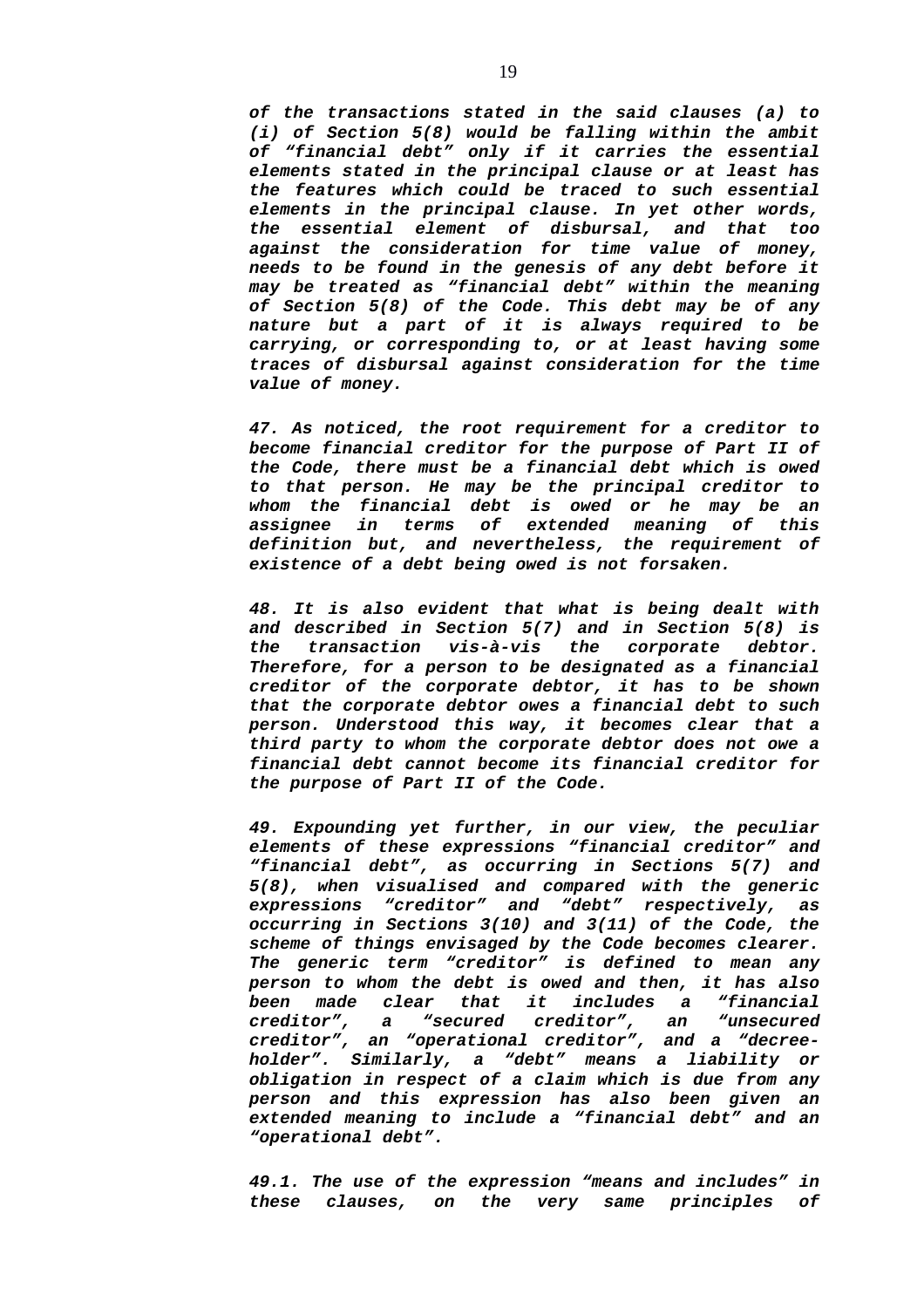*interpretation as indicated above, makes it clear that for a person to become a creditor, there has to be a debt, i.e., a liability or obligation in respect of a claim which may be due from any person. A "secured creditor" in terms of Section 3(30) means a creditor in whose favour a security interest is created; and "security interest", in terms of Section 3(31), means a right, title or interest or claim of property created in favour of or provided for a secured creditor by a transaction which secures payment for the purpose of an obligation and it includes, amongst others, a mortgage. Thus, any mortgage created in favour of a creditor leads to a security interest being created and thereby, the creditor becomes a secured creditor. However, when all the defining clauses are read together and harmoniously, it is clear that the legislature has maintained a distinction amongst the expressions "financial creditor", "operational creditor", "secured creditor"* and "unsecured creditor". Every *creditor would be a creditor; and every financial creditor would also be a creditor but every secured creditor may not be a financial creditor. As noticed, the expressions "financial debt" and "financial creditor", having their specific and distinct connotations and roles in insolvency and liquidation process of corporate persons, have only been defined in Part II whereas the expressions "secured creditor" and "security interest" are defined in Part I.*

*50. A conjoint reading of the statutory provisions with the enunciation of this Court in Swiss Ribbons [Swiss Ribbons (P) Ltd. v. Union of India, (2019) 4 SCC 17] , leaves nothing to doubt that in the scheme of the IBC, what is intended by the expression "financial creditor" is a person who has direct engagement in the functioning of the corporate debtor; who is involved right from the beginning while assessing the viability of the corporate debtor; who would engage in restructuring of the loan as well as in reorganisation of the corporate debtor's business when there is financial stress. In other words, the financial creditor, by its own direct involvement in a functional existence of corporate debtor, acquires unique position, who could be entrusted with the task of ensuring the sustenance and growth of the corporate debtor, akin to that of a guardian. In the context of insolvency resolution process, this class of stakeholders, namely, financial creditors, is entrusted by the legislature with such a role that it would look forward to ensure that the corporate debtor is rejuvenated and gets back to its wheels with reasonable capacity of repaying its debts and to attend on its other obligations. Protection of the rights of all other stakeholders, including other creditors, would obviously be concomitant of such resurgence of the corporate debtor."*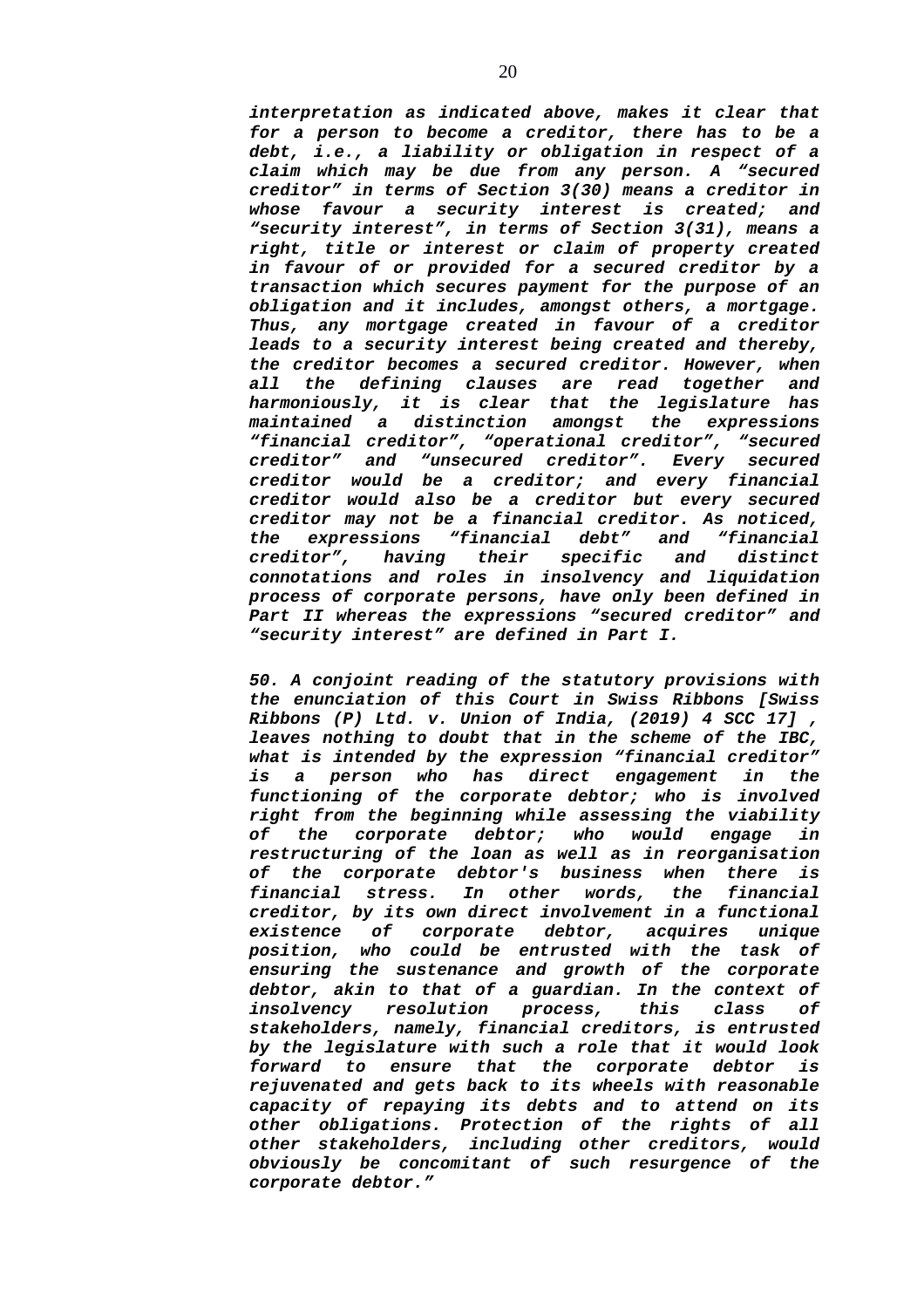**29. In** *Jaypee Infratech Ltd.* **(supra), the debts in question were in the form of third-party security, given by the Corporate Debtor to secure loans and advances obtained a third party from the Respondent Lender and, therefore, held not to be a financial debt within the meaning of Section 5(8) of the IBC. There was no occasion for this Court to consider the status of a term loan advanced to meet the working capital requirements of the Corporate Debtor, which did not carry interest. Having regard to the Aims, Objects and Scheme of the IBC, there is no discernible reason, why a term loan to meet the financial requirements of a Corporate Debtor for its operation, which obviously has the commercial effect of borrowing, should be excluded from the purview of a financial debt.** 

<span id="page-20-0"></span>**30. In** *Prabhudas Damodar Kotecha Vs. Manhabala Jeram Damodar[9](#page-20-0)***, this Court interpreting Section 41(1) of the Presidency Small Cause Courts Act, 1882, as amended by the Maharashtra Act XIX of 1976, observed that 'the golden rule is that the words of a statute must prima facie be given their ordinary meaning when the language or phraseology employed by the legislature is precise and plain'. Since Section 41(1) does not specifically exclude a gratuitous licensee or make a distinction between a licensee with material consideration or** 9 (2013) 15 SCC 358

21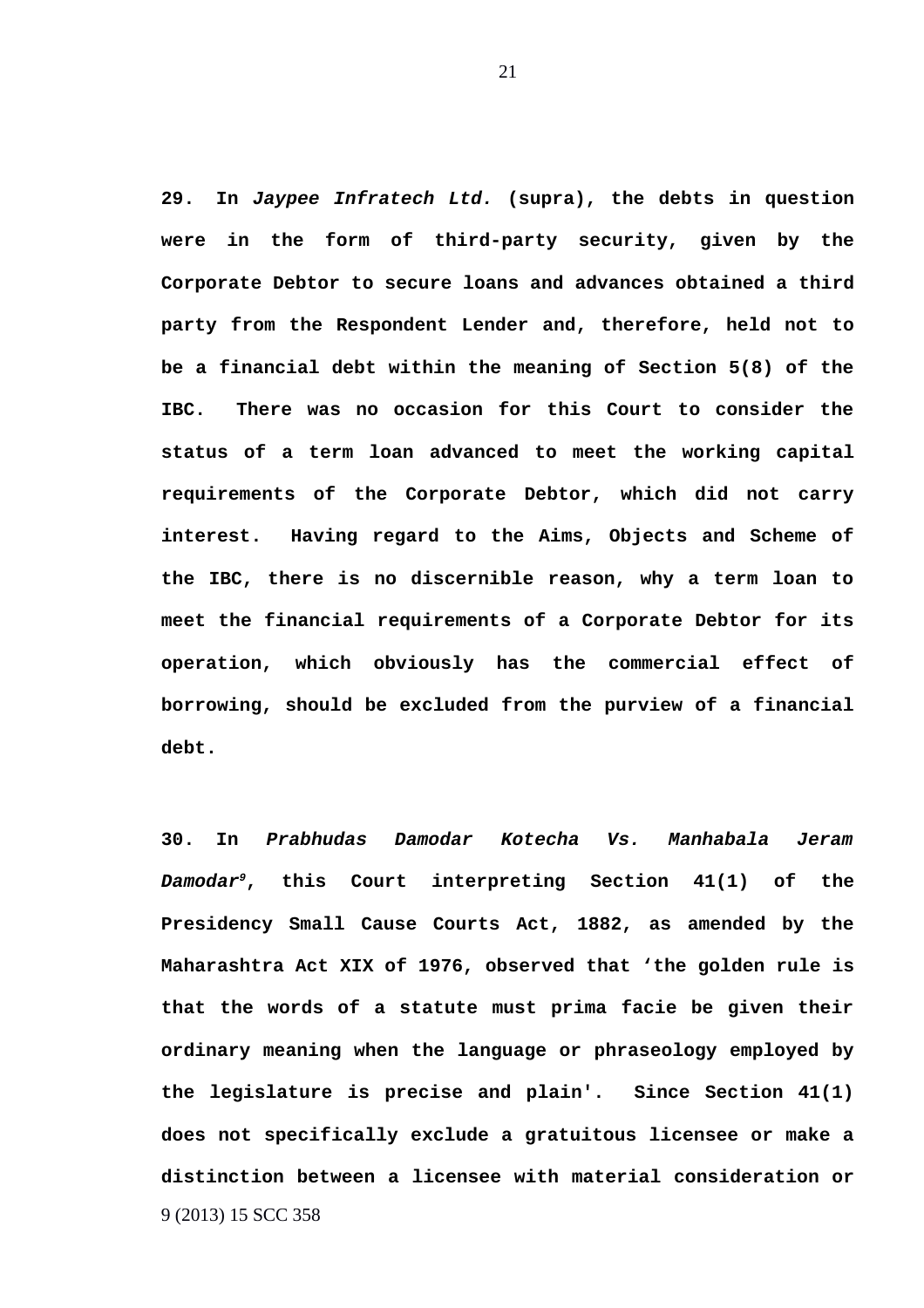**without material consideration, the expression 'licensee' in Section 41(1) was held to also include a 'gratuitous licensee'.**

**31. At the cost of repetition, it is reiterated that the trigger for initiation of the Corporate Insolvency Resolution Process by a Financial Creditor under Section 7 of the IBC is the occurrence of a default by the Corporate Debtor. 'Default' means non-payment of debt in whole or part when the debt has become due and payable and debt means a liability or obligation in respect of a claim which is due from any person and includes financial debt and operational debt. The definition of 'debt' is also expansive and the same includes** *inter alia* **financial debt. The definition of 'Financial Debt' in Section 5(8) of IBC does not expressly exclude an interest free loan. 'Financial Debt' would have to be construed to include interest free loans advanced to finance the business operations of a corporate body.** 

**32. The appeal is, therefore, allowed. The judgment and order impugned is, accordingly, set aside. The order of the Adjudicating Authority, dismissing the petition of the Appellant under Section 7 of the IBC is also set aside. The petition under Section 7 stands revived and may be decided afresh, in accordance with law and in the light of the findings above.**